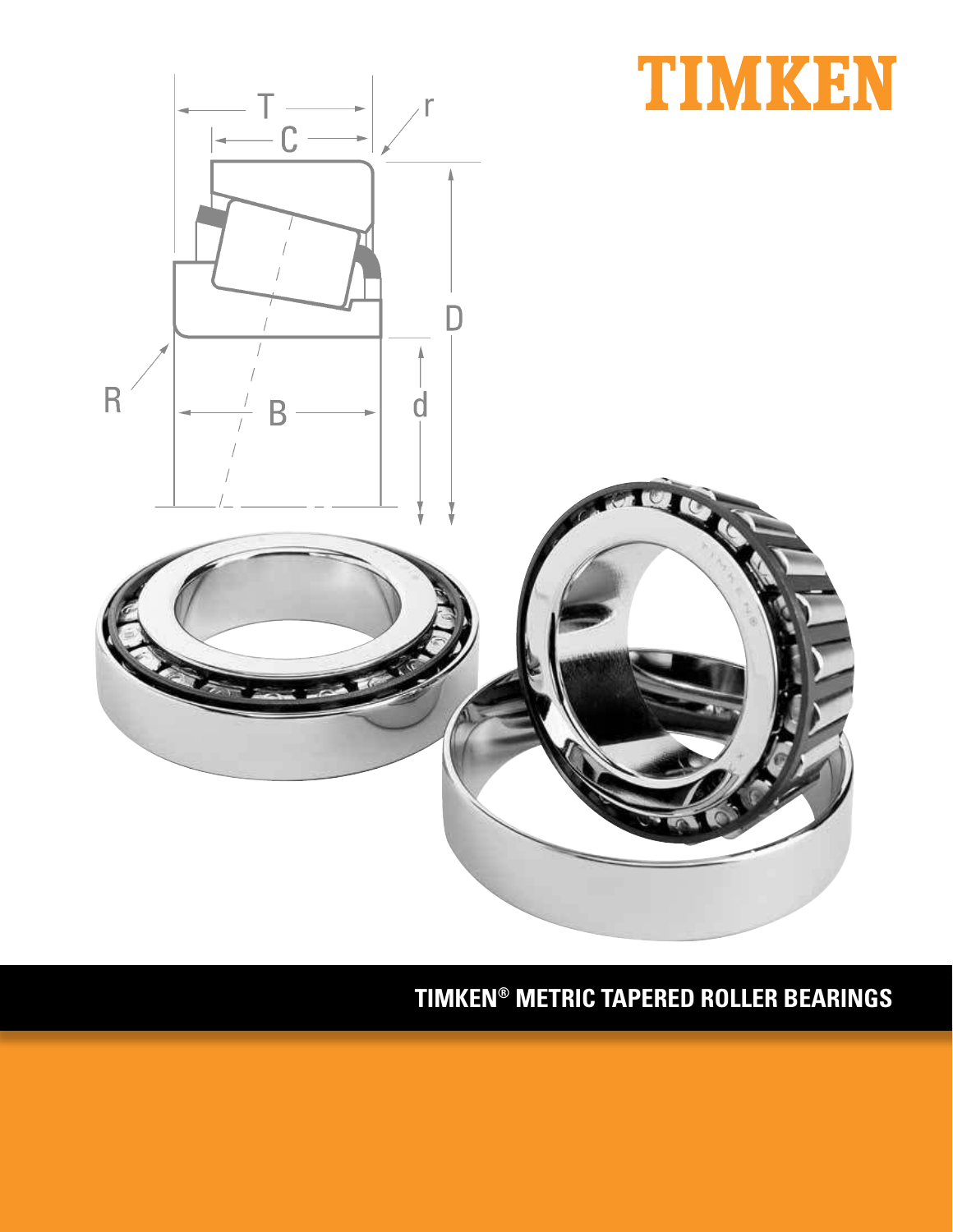**PART-NUMBERING SYSTEMS**

# **METRIC PART-NUMBERING SYSTEMS**

### **30000 ISO PART NUMBERING**

**J-LINE PART NUMBERING**



The original metric part-numbering system for tapered roller bearings was based on the ISO 15 dimensional plan for radial bearings.

### **ISO 355 PART NUMBERING**



ISO introduced a new numbering system for tapered roller bearings in the ISO 355 plan. This numbering system uses three alphanumeric fields to define a dimension series. The bearing part number is defined by adding the inner ring bore diameter after the dimension series.



ABMA (inch) part numbers designed with metric envelope dimensions are identified with a J-prefix. Many of these part numbers have been assigned an ISO dimension series.

# **J-PREFIX PART NUMBERING**



The latest ISO 355 plan includes an expanded range of metric bearings originally designed by The Timken Company. These bearings are identified with a J-prefix.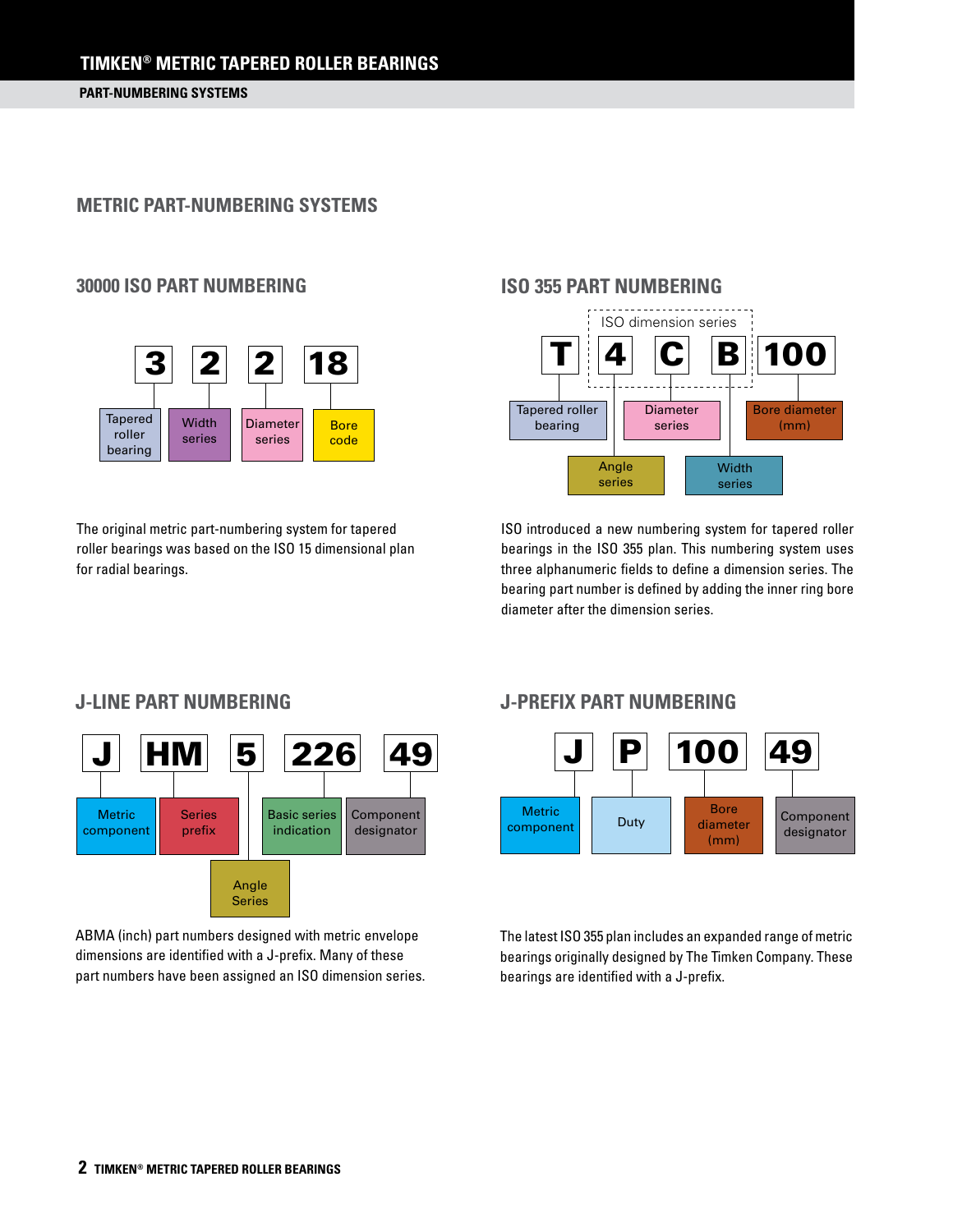**PART-NUMBERING SYSTEMS**

### **ISO SERIES DESIGNATIONS**



### **NOTE**

Product performance is affected by many factors beyond the control of Timken. Therefore, the suitability and feasibility of all designs and product selection should be validated by you. This brochure is provided solely to give you, a customer of Timken or its parent or affiliates, analysis tools and data to assist you in your design. No warranty, expressed or implied, including any warranty of fitness for a particular purpose, is made by Timken. Timken products and services are sold subject to a Limited Warranty.

You can see your Timken engineer for more information.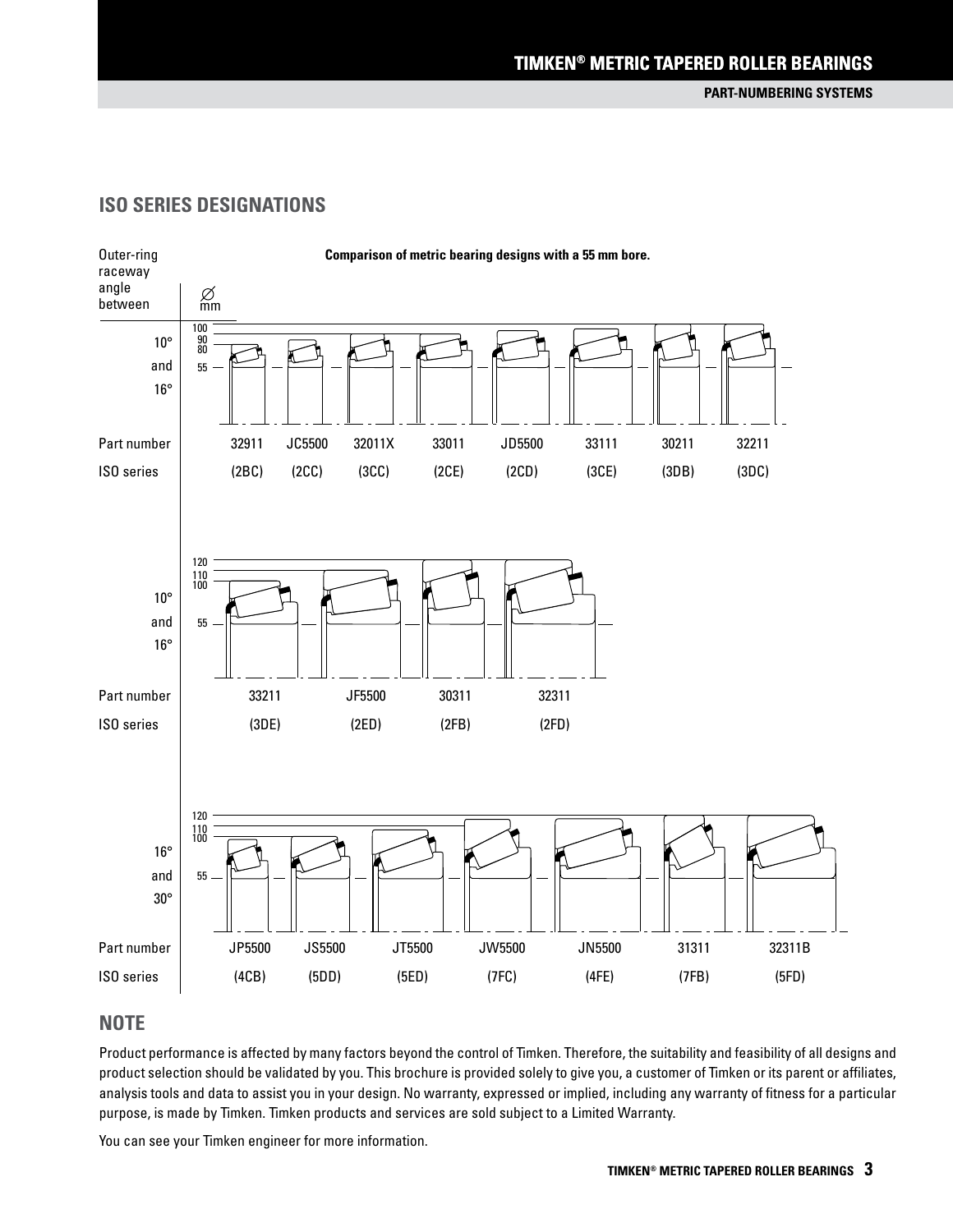|      |              | <b>Part Number</b> |                                                |             |        | <b>Bearing Dimensions</b> |        |        |
|------|--------------|--------------------|------------------------------------------------|-------------|--------|---------------------------|--------|--------|
| Bore | <b>Inner</b> | <b>Outer</b>       | <b>Dimension</b><br><b>Series</b><br>(ISO 355) | <b>Bore</b> | 0.D.   | Width                     | Width  | Width  |
|      |              |                    |                                                | d           | D      | Τ                         | B      | C      |
|      |              |                    | mm                                             | mm          | mm     | mm                        | mm     | mm     |
| 15   |              | 30302              | 2FB                                            | 15,000      | 42,000 | 14,250                    | 13,000 | 11,000 |
| 17   |              | 30203              | 2DB                                            | 17,000      | 40,000 | 13,250                    | 12,000 | 11,000 |
|      |              | 30303              | 2FB                                            | 17,000      | 47,000 | 15,250                    | 14,000 | 12,000 |
| 20   |              | 32004X             | 3CC                                            | 20,000      | 42,000 | 15,000                    | 15,000 | 12,000 |
|      | XAA32004X    | YAA32004X          | $\overline{\phantom{a}}$                       | 20,000      | 42,000 | 15,000                    | 15,000 | 12,000 |
|      |              | 30204              | 2DB                                            | 20,000      | 47,000 | 15,250                    | 14,000 | 12,000 |
|      |              | 32204              | 2DD                                            | 20,000      | 47,000 | 19,250                    | 18,000 | 15,000 |
|      | 30304        |                    | 2FB                                            | 20,000      | 52,000 | 16,250                    | 15,000 | 13,000 |
|      |              | 32304              | 2FD                                            | 20,000      | 52,000 | 22,250                    | 21,000 | 18,000 |
| 25   |              | 32005X             | 4CC                                            | 25,000      | 47,000 | 15,000                    | 15,000 | 11,500 |
|      | XAA32005X    | YAA32005X          | $\blacksquare$                                 | 25,000      | 47,000 | 15,000                    | 15,000 | 11,500 |
|      | 30205        |                    | 3CC                                            | 25,000      | 52,000 | 16,250                    | 15,000 | 13,000 |
|      | 32205        |                    | 2CD                                            | 25,000      | 52,000 | 19,250                    | 18,000 | 16,000 |
|      | 32205B       |                    | 5CD                                            | 25,000      | 52,000 | 19,250                    | 18,000 | 15,000 |
|      | 33205        |                    | 2DE                                            | 25,000      | 52,000 | 22,000                    | 22,000 | 18,000 |
|      | 30305        |                    | 2FB                                            | 25,000      | 62,000 | 18,250                    | 17,000 | 15,000 |
|      | 32305        |                    | 2FD                                            | 25,000      | 62,000 | 25,250                    | 24,000 | 20,000 |
| 30   |              | 32006X             | 4CC                                            | 30,000      | 55,000 | 17,000                    | 17,000 | 13,000 |
|      |              | 30206              | 3DB                                            | 30,000      | 62,000 | 17,250                    | 16,000 | 14,000 |
|      | 32206        |                    | 3DC                                            | 30,000      | 62,000 | 21,250                    | 20,000 | 17,000 |
|      | 32206B       |                    | 5DC                                            | 30,000      | 62,000 | 21,250                    | 20,000 | 17,000 |
|      |              | 33206              | 2DE                                            | 30,000      | 62,000 | 25,000                    | 25,000 | 19,500 |
|      | 30306        |                    | 2FB                                            | 30,000      | 72,000 | 20,750                    | 19,000 | 16,000 |
|      | 32306        |                    | 2FD                                            | 30,000      | 72,000 | 28,750                    | 27,000 | 23,000 |
|      | JHM88540     | JHM88513           |                                                | 30,000      | 72,000 | 29,370                    | 27,783 | 23,020 |
| 35   |              | 32007X             | 4CC                                            | 35,000      | 62,000 | 18,000                    | 18,000 | 14,000 |
|      | 30207        |                    | 3DB                                            | 35,000      | 72,000 | 18,250                    | 17,000 | 15,000 |
|      |              | 32207              | 3DC                                            | 35,000      | 72,000 | 24,250                    | 23,000 | 19,000 |
|      |              | 33207              | 2DE                                            | 35,000      | 72,000 | 28,000                    | 28,000 | 22,000 |
|      |              | 31307              | 7FB                                            | 35,000      | 80,000 | 22,750                    | 21,000 | 15,000 |
|      |              | 30307              | 2FB                                            | 35,000      | 80,000 | 22,750                    | 21,000 | 18,000 |
|      |              | 32307              | 2FE                                            | 35,000      | 80,000 | 32,750                    | 31,000 | 25,000 |
| 40   |              | 32008X             | 3CD                                            | 40,000      | 68,000 | 19,000                    | 19,000 | 14,500 |
|      | XAA32008X    | Y32008X            | $\blacksquare$                                 | 40,000      | 68,000 | 19,000                    | 19,000 | 14,500 |
|      |              | 33108              | 2CE                                            | 40,000      | 75,000 | 26,000                    | 26,000 | 20,500 |
|      | XAA33108     | Y33108             | $\Box$                                         | 40,000      | 75,000 | 26,000                    | 26,000 | 20,500 |
|      |              | 30208              | 3DB                                            | 40,000      | 80,000 | 19,750                    | 18,000 | 16,000 |
|      |              | 32208              | 3DC                                            | 40,000      | 80,000 | 24,750                    | 23,000 | 19,000 |
|      |              | 33208              | 2DE                                            | 40,000      | 80,000 | 32,000                    | 32,000 | 25,000 |
|      | JF4049       | JF4010             | 2EE                                            | 40,000      | 85,000 | 33,000                    | 32,500 | 28,000 |
|      |              | 31308              | 7FB                                            | 40,000      | 90,000 | 25,250                    | 23,000 | 17,000 |
|      |              | 30308              | 2FB                                            | 40,000      | 90,000 | 25,250                    | 23,000 | 20,000 |
|      |              | 32308              | 2FD                                            | 40,000      | 90,000 | 35,250                    | 33,000 | 27,000 |
|      |              | 32308B             | 5FD                                            | 40,000      | 90,000 | 35,250                    | 33,000 | 27,000 |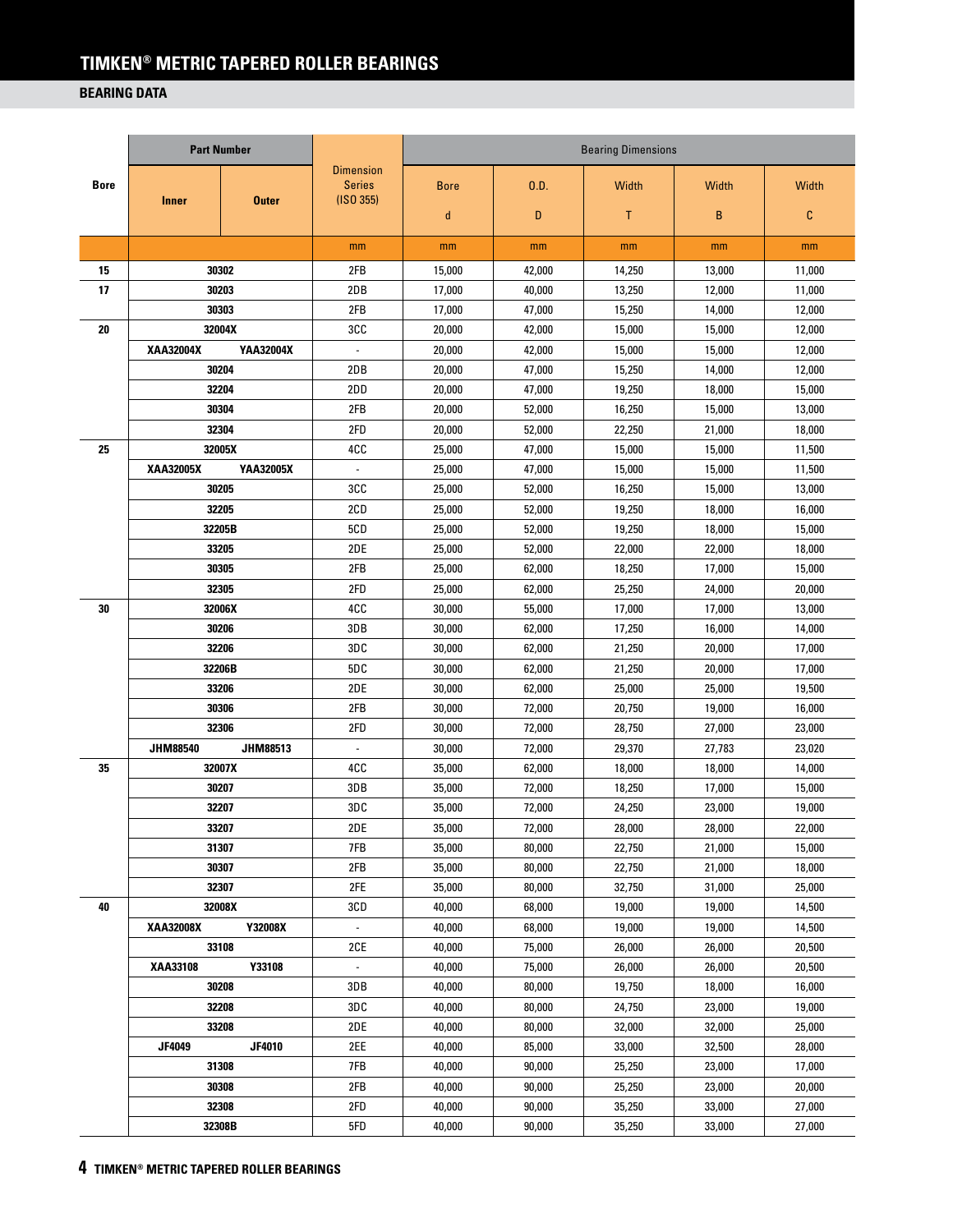#### **BEARING DATA**

|                                   | <b>Mounting Dimensions</b>   |                        |      | <b>Load Ratings</b>    |                  |        |
|-----------------------------------|------------------------------|------------------------|------|------------------------|------------------|--------|
| <b>Max Shaft</b>                  | <b>Max Housing</b>           | Dynamic <sup>(2)</sup> |      | Factors <sup>(3)</sup> | <b>Static</b>    | Weight |
| <b>Fillet Radius</b><br>$R^{(1)}$ | <b>Fillet Radius</b><br>r(1) | $C_{1}$                | e    | Y                      | $\mathtt{C_{o}}$ |        |
| mm                                | mm                           | N                      |      |                        | N                | kg     |
| 1,00                              | 1,00                         | 26000                  | 0,29 | 2,11                   | 22200            | 0,11   |
| 1,00                              | 1,00                         | 21300                  | 0,35 | 1,74                   | 19900            | 0,08   |
| 1,00                              | 1,00                         | 32700                  | 0,29 | 2,11                   | 28400            | 0,14   |
| 0,60                              | 0,60                         | 27700                  | 0,37 | 1,60                   | 29400            | 0,10   |
| 2,00                              | 1,00                         | 27700                  | 0,37 | 1,60                   | 29400            | 0.10   |
| 1,00                              | 1,00                         | 33200                  | 0,35 | 1,74                   | 33000            | 0,13   |
| 1,00                              | 1,00                         | 41800                  | 0,33 | 1,81                   | 43000            | 0,16   |
| 1,50                              | 1,50                         | 38500                  | 0,30 | 2,00                   | 34500            | 0,17   |
| 1,50                              | 1,50                         | 55200                  | 0,30 | 2,00                   | 55000            | 0,24   |
| 3,30                              | 1,00                         | 30800                  | 0,43 | 1,39                   | 35400            | 0,11   |
| 3,30                              | 1,00                         | 30800                  | 0,43 | 1,39                   | 35400            | 0.11   |
| 1,00                              | 1,00                         | 36900                  | 0,37 | 1,60                   | 38300            | 0,15   |
| 1,00                              | 1,00                         | 42000                  | 0,36 | 1,67                   | 42100            | 0,18   |
| 1,00                              | 2,00                         | 39700                  | 0,58 | 1,03                   | 46300            | 0,19   |
| 1,00                              | 1,00                         | 55100                  | 0,35 | 1,71                   | 63600            | 0,23   |
| 1,50                              | 1,50                         | 53800                  | 0,30 | 2,00                   | 49600            | 0,26   |
| 1,50                              | 1,50                         | 72400                  | 0,30 | 2,00                   | 72400            | 0,37   |
| 1,00                              | 1,00                         | 39200                  | 0,43 | 1,39                   | 45300            | 0,18   |
| 1,00                              | 1,00                         | 49300                  | 0,37 | 1,60                   | 43800            | 0,23   |
| 1,00                              | 1,00                         | 64100                  | 0,37 | 1,60                   | 71900            | 0,29   |
| 1,00                              | 1,00                         | 55800                  | 0,56 | 1,07                   | 62300            | 0,30   |
| 1,00                              | 1,00                         | 73900                  | 0,34 | 1,76                   | 82200            | 0,35   |
| 1,50                              | 1,50                         | 67700                  | 0,31 | 1,90                   | 65300            | 0,39   |
| 1,50                              | 1,50                         | 87600                  | 0,31 | 1,90                   | 89800            | 0,56   |
| 1,30                              | 3,30                         | 87000                  | 0,55 | 1,10                   | 111000           | 0,61   |
| 1,00                              | 1,00                         | 47700                  | 0,45 | 1,32                   | 57600            | 0,22   |
| 1,50                              | 1,50                         | 60600                  | 0,37 | 1,60                   | 63600            | 0,34   |
| 1,50                              | 1,50                         | 74900                  | 0,37 | 1,60                   | 82300            | 0,44   |
| 1,50                              | 1,50                         | 99900                  | 0,35 | 1,70                   | 116000           | 0,52   |
| 2,00                              | 1,50                         | 72800                  | 0,83 | 0,73                   | 74800            | 0,55   |
| 2,00                              | 1,50                         | 87200                  | 0,31 | 1,90                   | 86100            | 0,53   |
| 2,00                              | 1,50                         | 116000                 | 0,31 | 1,90                   | 123000           | 0,76   |
| 1,00                              | 1,00                         | 55500                  | 0,38 | 1,58                   | 71600            | 0,27   |
| 3,50                              | 1,00                         | 55500                  | 0,38 | 1,58                   | 71600            | 0,27   |
| 1,50                              | 1,50                         | 88000                  | 0,36 | 1,69                   | 105000           | 0,50   |
| 3,50                              | 1,50                         | 88000                  | 0,36 | 1,69                   | 105000           | 0,50   |
| 1,50                              | 1,50                         | 70900                  | 0,37 | 1,60                   | 74700            | 0,43   |
| 1,50                              | 1,50                         | 88300                  | 0,37 | 1,60                   | 98000            | 0,53   |
| 1,50                              | 1,50                         | 121000                 | 0,36 | 1,68                   | 144000           | 0,73   |
| 2,50                              | 2,00                         | 137000                 | 0,34 | 1,74                   | 160000           | 0,90   |
| 2,00                              | 1,50                         | 85300                  | 0,83 | 0,73                   | 88100            | 0,73   |
| 2,00                              | 1,50                         | 98700                  | 0,35 | 1,74                   | 102000           | 0,73   |
| 2,00                              | 1,50                         | 133000                 | 0,35 | 1,74                   | 150000           | 1,03   |
| 2,00                              | 1,50                         | 132000                 | 0,55 | 1,10                   | 160000           | 1,10   |



(1) These maximum fillet radii will be cleared by the bearing corners.

<sup>(2)</sup> Based on 1 x 10<sup>6</sup> revolutions  $L_{10}$  life, for the ISO life-calculation method.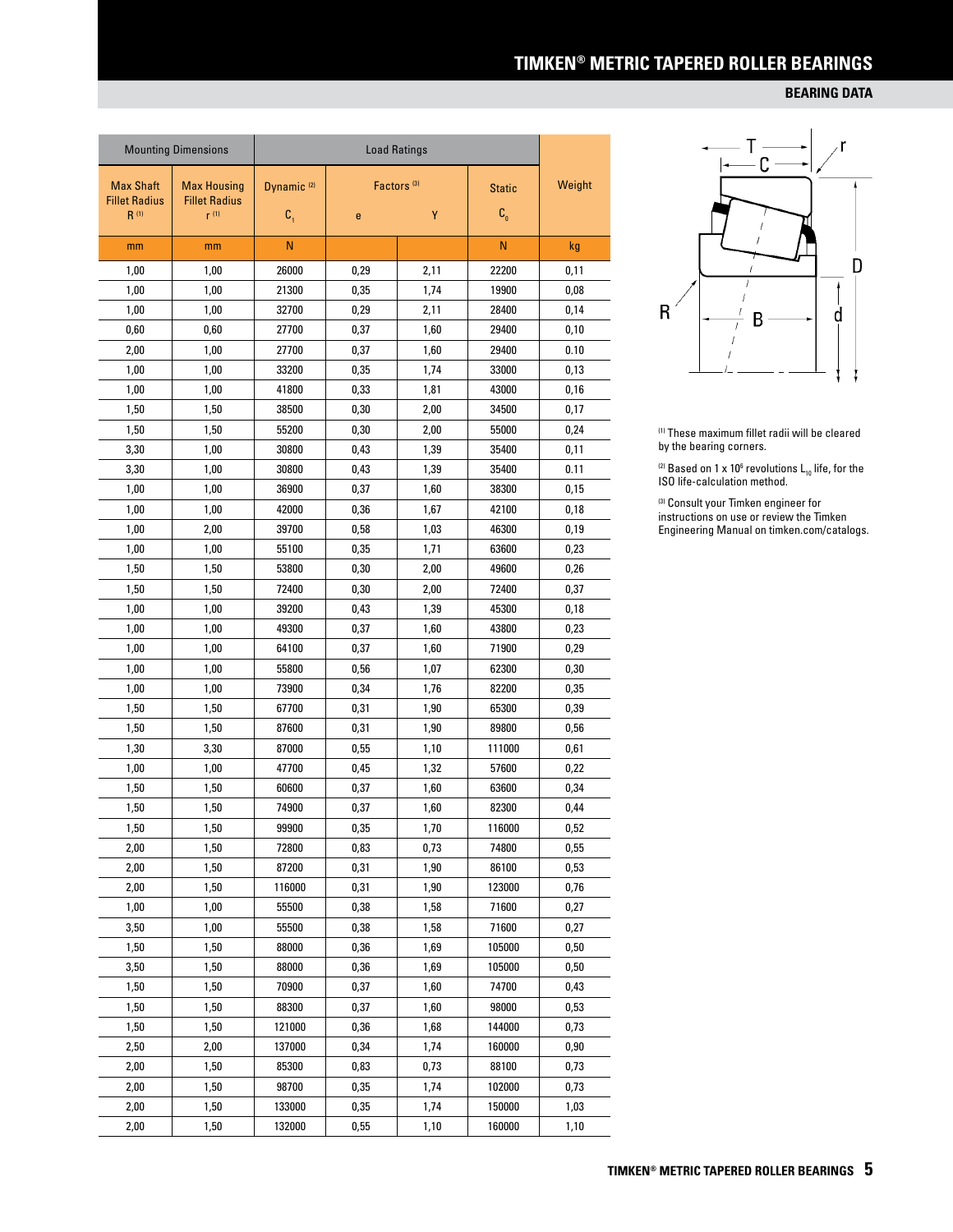|             | <b>Part Number</b><br><b>Bearing Dimensions</b> |                  |                                                |             |         |              |        |        |
|-------------|-------------------------------------------------|------------------|------------------------------------------------|-------------|---------|--------------|--------|--------|
| <b>Bore</b> | <b>Inner</b>                                    | <b>Outer</b>     | <b>Dimension</b><br><b>Series</b><br>(ISO 355) | <b>Bore</b> | 0.D.    | <b>Width</b> | Width  | Width  |
|             |                                                 |                  |                                                | d           | D       | Τ            | B      | C      |
|             |                                                 |                  | mm                                             | mm          | mm      | mm           | mm     | mm     |
| 45          |                                                 | 32009X           | 3CC                                            | 45,000      | 75,000  | 20,000       | 20,000 | 15,500 |
|             | XAA32009X                                       | Y32009X          |                                                | 45,000      | 75,000  | 20,000       | 20,000 | 15,500 |
|             |                                                 | 33109            | 3CE                                            | 45,000      | 80,000  | 26.000       | 26,000 | 20,500 |
|             |                                                 | 30209            | 3DB                                            | 45,000      | 85,000  | 20,750       | 19,000 | 16,000 |
|             |                                                 | 32209            | 3DC                                            | 45,000      | 85,000  | 24,750       | 23,000 | 19,000 |
|             |                                                 | 33209            | 3DE                                            | 45,000      | 85,000  | 32,000       | 32,000 | 25,000 |
|             | <b>JW4549</b>                                   | <b>JW4510</b>    | 7FC                                            | 45,000      | 95,000  | 29,000       | 26,500 | 20,000 |
|             |                                                 | 31309            | 7FB                                            | 45,000      | 100,000 | 27,250       | 25,000 | 18,000 |
|             |                                                 | 30309            | 2FB                                            | 45,000      | 100,000 | 27,250       | 25,000 | 22,000 |
|             |                                                 | 32309            | 2FD                                            | 45,000      | 100,000 | 38,250       | 36,000 | 30,000 |
|             |                                                 | 32309B           | 5FD                                            | 45,000      | 100,000 | 38,250       | 36,000 | 30,000 |
| 50          |                                                 | 32010X           | 3CC                                            | 50,000      | 80,000  | 20,000       | 20,000 | 15,500 |
|             | XAA32010X                                       | Y32010X          | $\overline{\phantom{a}}$                       | 50,000      | 80,000  | 20,000       | 20,000 | 15,500 |
|             | <b>XAB32010X</b>                                | Y32010X          |                                                | 50,000      | 80,000  | 20,000       | 20,000 | 15,500 |
|             |                                                 | 33010            | 2CE                                            | 50,000      | 80,000  | 24,000       | 24,000 | 19,000 |
|             | <b>JLM104948</b>                                | JLM104910        | 2CC                                            | 50,000      | 82,000  | 21,500       | 21,500 | 17,000 |
|             | JLM704649                                       | JLM704610        | 4CC                                            | 50,000      | 84,000  | 22,000       | 22,000 | 17,500 |
|             |                                                 | 33110            | 3CE                                            | 50,000      | 85,000  | 26,000       | 26,000 | 20,000 |
|             |                                                 | 30210            | 3DB                                            | 50,000      | 90,000  | 21,750       | 20,000 | 17,000 |
|             |                                                 | 32210            | 3DC                                            | 50,000      | 90,000  | 24,750       | 23,000 | 19,000 |
|             | JM205149                                        | JM205110         | 2DD                                            | 50,000      | 90,000  | 28,000       | 28,000 | 23,000 |
|             |                                                 | 33210            | 3DE                                            | 50,000      | 90,000  | 32,000       | 32,000 | 24,500 |
|             | <b>JW5049</b>                                   | <b>JW5010</b>    | 7FC                                            | 50,000      | 105,000 | 32,000       | 29,000 | 22,000 |
|             | JHM807045                                       | JHM807012        | 4FD                                            | 50,000      | 105,000 | 37,000       | 36,000 | 29,000 |
|             |                                                 | 31310            | 7FB                                            | 50,000      | 110,000 | 29,250       | 27,000 | 19,000 |
|             |                                                 | 30310            | 2FB                                            | 50,000      | 110,000 | 29,250       | 27,000 | 23,000 |
|             |                                                 | 32310            | 2FD                                            | 50,000      | 110,000 | 42,250       | 40,000 | 33.000 |
|             | 32310B                                          |                  | 5FD                                            | 50,000      | 110,000 | 42,250       | 40,000 | 33,000 |
| 55          | JLM506849                                       | JLM506810        |                                                | 55,000      | 90,000  | 23,000       | 23,000 | 18,500 |
|             |                                                 | 32011X           | 3CC                                            | 55,000      | 90,000  | 23,000       | 23,000 | 17,500 |
|             |                                                 | 33011            | 2CE                                            | 55,000      | 90,000  | 27,000       | 27,000 | 21,000 |
|             | JM207049                                        | JM207010         | $\overline{\phantom{a}}$                       | 55,000      | 95,000  | 29,000       | 29,000 | 23,500 |
|             |                                                 | 33111            | 3CE                                            | 55,000      | 95,000  | 30,000       | 30,000 | 23,000 |
|             |                                                 | 30211            | 3DB                                            | 55,000      | 100,000 | 22,750       | 21,000 | 18,000 |
|             |                                                 | 32211            | 3DC                                            | 55,000      | 100,000 | 26,750       | 25,000 | 21,000 |
|             |                                                 | 33211            | 3DE                                            | 55,000      | 100,000 | 35,000       | 35,000 | 27,000 |
|             | JH307749                                        | JH307710         | $\Box$                                         | 55,000      | 110,000 | 39,000       | 39,000 | 32,000 |
|             | <b>JW5549</b>                                   | <b>JW5510</b>    | 7FC                                            | 55,000      | 115,000 | 34,000       | 31,000 | 23,500 |
|             |                                                 | 30311            | 2FB                                            | 55,000      | 120,000 | 31,500       | 29,000 | 25,000 |
|             |                                                 | 31311            | 7FB                                            | 55,000      | 120,000 | 31,500       | 29,000 | 21,000 |
|             |                                                 | 32311            | 2FD                                            | 55,000      | 120,000 | 45,500       | 43,000 | 35,000 |
|             |                                                 | 32311B           | 5FD                                            | 55,000      | 120,000 | 45,500       | 43,000 | 35,000 |
| 60          |                                                 | 32012X           | 4CC                                            | 60,000      | 95,000  | 23,000       | 23,000 | 17,500 |
|             | <b>JLM508748</b>                                | <b>JLM508710</b> | 3CD                                            | 60,000      | 95,000  | 24,000       | 24,000 | 19,000 |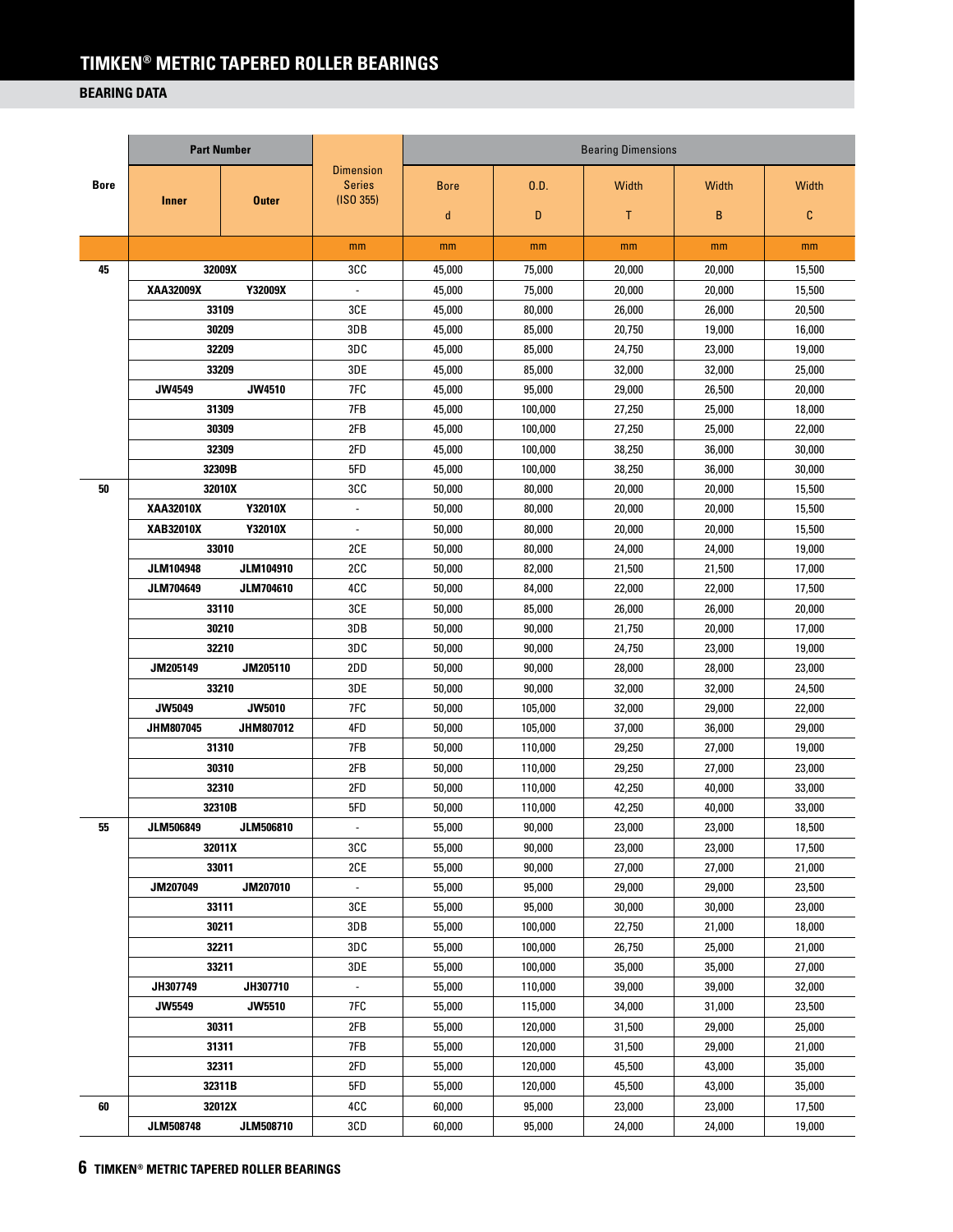#### **BEARING DATA**

|                                   | <b>Mounting Dimensions</b>   |                        |      | <b>Load Ratings</b>    |                  |        |
|-----------------------------------|------------------------------|------------------------|------|------------------------|------------------|--------|
| <b>Max Shaft</b>                  | <b>Max Housing</b>           | Dynamic <sup>(2)</sup> |      | Factors <sup>(3)</sup> | <b>Static</b>    | Weight |
| <b>Fillet Radius</b><br>$R^{(1)}$ | <b>Fillet Radius</b><br>r(1) | $C_{1}$                | e    | Y                      | $\mathtt{C_{o}}$ |        |
| mm                                | mm                           | N                      |      |                        | N                | kg     |
| 1,00                              | 1,00                         | 66400                  | 0,39 | 1,53                   | 84300            | 0,34   |
| 3,00                              | 1,00                         | 66400                  | 0,39 | 1,53                   | 84300            | 0,34   |
| 1,50                              | 1,50                         | 95100                  | 0,38 | 1,57                   | 119000           | 0,54   |
| 1,50                              | 1,50                         | 80000                  | 0,40 | 1,48                   | 89000            | 0,49   |
| 1,50                              | 1,50                         | 87500                  | 0,40 | 1,48                   | 98700            | 0,58   |
| 1,50                              | 1,50                         | 125000                 | 0,39 | 1,56                   | 155000           | 0,79   |
| 2,50                              | 2,50                         | 99900                  | 0,87 | 0,69                   | 114000           | 0,90   |
| 2,00                              | 1,50                         | 106000                 | 0,83 | 0,73                   | 113000           | 0,94   |
| 2,00                              | 1,50                         | 129000                 | 0,35 | 1,74                   | 139000           | 1,01   |
| 2,00                              | 1,50                         | 154000                 | 0,35 | 1,74                   | 171000           | 1,36   |
| 2,00                              | 1,50                         | 159000                 | 0,55 | 1,10                   | 187000           | 1,42   |
| 1,00                              | 1,00                         | 69800                  | 0,42 | 1,42                   | 92700            | 0,36   |
| 2,30                              | 1,00                         | 69800                  | 0,42 | 1,42                   | 92700            | 0,36   |
| 3,00                              | 1,00                         | 69800                  | 0,42 | 1,42                   | 92700            | 0,36   |
| 1,00                              | 1,00                         | 80600                  | 0,32 | 1,90                   | 112000           | 0,45   |
| 3,00                              | 0,50                         | 81300                  | 0,31 | 1,97                   | 104000           | 0,42   |
| 3,50                              | 1,50                         | 81400                  | 0,44 | 1,37                   | 104000           | 0,46   |
| 1,50                              | 1,50                         | 96700                  | 0,41 | 1,46                   | 125000           | 0,58   |
| 1,50                              | 1,50                         | 79500                  | 0,42 | 1,43                   | 87400            | 0,54   |
| 1,50                              | 1,50                         | 99800                  | 0,42 | 1,43                   | 118000           | 0,62   |
| 3,00                              | 2,50                         | 124000                 | 0,33 | 1,82                   | 154000           | 0,74   |
| 1,50                              | 1,50                         | 130000                 | 0,41 | 1,45                   | 166000           | 1,03   |
| 3,00                              | 3,00                         | 119000                 | 0,87 | 0,69                   | 138000           | 1,23   |
| 3,00                              | 2,50                         | 172000                 | 0,49 | 1,23                   | 223000           | 1,50   |
| 2,50                              | 2,00                         | 124000                 | 0,83 | 0,73                   | 132000           | 1,21   |
| 2,50                              | 2,00                         | 149000                 | 0,35 | 1,74                   | 160000           | 1,25   |
| 2,50                              | 2,00                         | 187000                 | 0,35 | 1,74                   | 211000           | 1,83   |
| 2,50                              | 2,00                         | 193000                 | 0,55 | 1,10                   | 241000           | 1,94   |
| 1,50                              | 0,50                         | 91800                  | 0,40 | 1,49                   | 123000           | 0,54   |
| 1,50                              | 1,50                         | 94900                  | 0,41 | 1,48                   | 126000           | 0,56   |
| 1,50                              | 1,50                         | 99500                  | 0,31 | 1,92                   | 141000           | 0,66   |
| 1,50                              | 2,50                         | 131000                 | 0,33 | 1,79                   | 168000           | 0,83   |
| 1,50                              | 1,50                         | 133000                 | 0,37 | 1,60                   | 166000           | 0,83   |
| 2,00                              | 1,50                         | 107000                 | 0,40 | 1,48                   | 122000           | 0,72   |
| 2,00                              | 1,50                         | 121000                 | 0,40 | 1,48                   | 141000           | 0,84   |
| 2,00                              | 1,50                         | 162000                 | 0,40 | 1,50                   | 202000           | 1,16   |
| 3,00                              | 2,50                         | 210000                 | 0,35 | 1,73                   | 251000           | 1,68   |
| 3,00                              | 3,00                         | 145000                 | 0,87 | 0,69                   | 175000           | 1,57   |
| 2,50                              | 2,00                         | 174000                 | 0,35 | 1,74                   | 190000           | 1,63   |
| 2,50                              | 2,00                         | 145000                 | 0,83 | 0,73                   | 157000           | 1,57   |
| 2,50                              | 2,00                         | 228000                 | 0,35 | 1,74                   | 265000           | 2,32   |
| 2,50                              | 2,00                         | 223000                 | 0,55 | 1,10                   | 286000           | 2,45   |
| 1,50                              | 1,50                         | 96700                  | 0,43 | 1,39                   | 132000           | 0,60   |
| 5,00                              | 2,50                         | 97600                  | 0,40 | 1,49                   | 135000           | 0,59   |



(1) These maximum fillet radii will be cleared by the bearing corners.

<sup>(2)</sup> Based on 1 x 10<sup>6</sup> revolutions  $L_{10}$  life, for the ISO life-calculation method.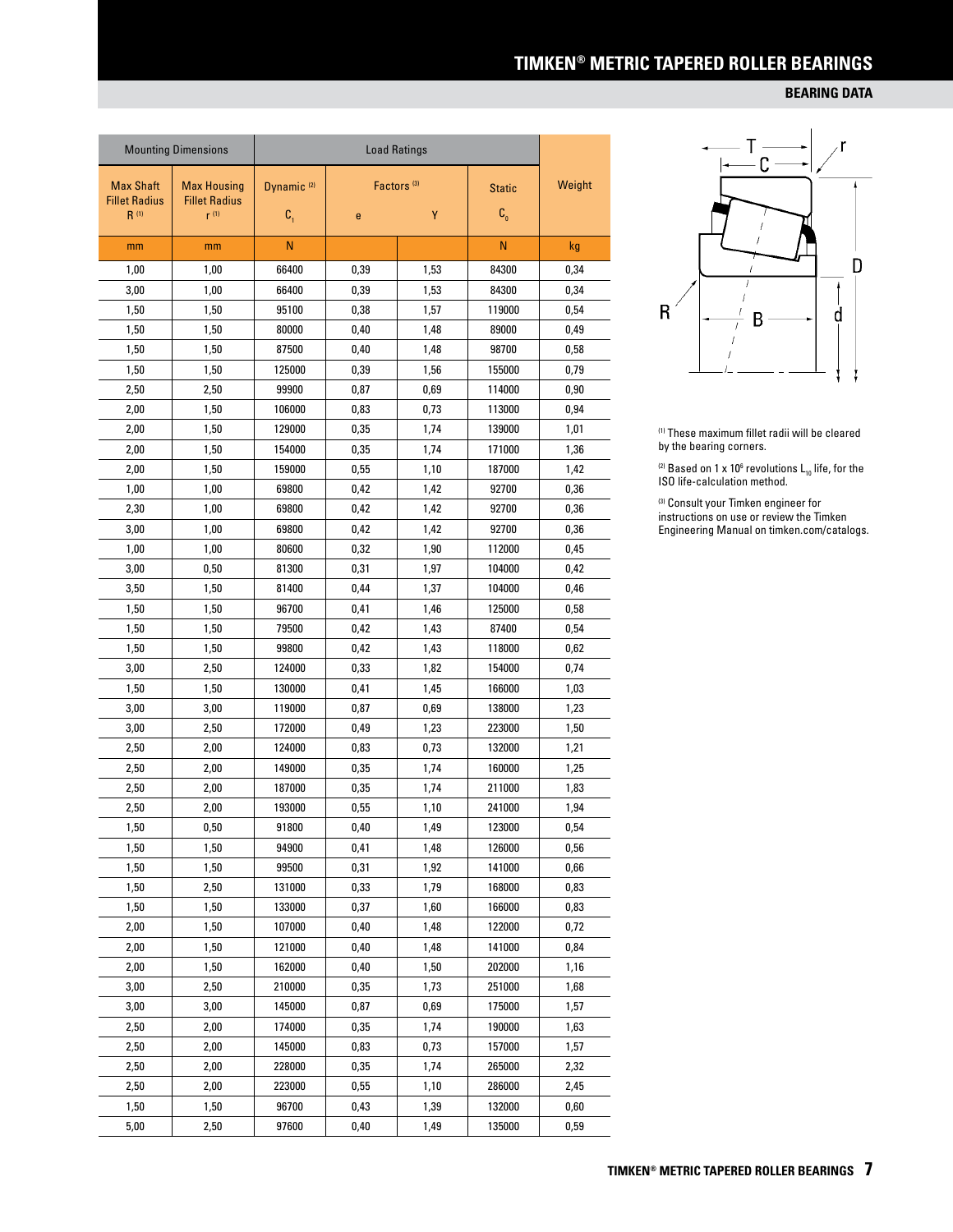|      |                         | <b>Part Number</b> |                                                | <b>Bearing Dimensions</b> |         |              |        |        |  |  |
|------|-------------------------|--------------------|------------------------------------------------|---------------------------|---------|--------------|--------|--------|--|--|
| Bore |                         |                    | <b>Dimension</b><br><b>Series</b><br>(ISO 355) | <b>Bore</b>               | 0.D.    | <b>Width</b> | Width  | Width  |  |  |
|      | <b>Inner</b>            | <b>Outer</b>       |                                                | d                         | D       | Τ            | B      | C      |  |  |
|      |                         |                    | mm                                             | mm                        | mm      | mm           | mm     | mm     |  |  |
|      |                         | 33012              | 2CE                                            | 60,000                    | 95,000  | 27,000       | 27,000 | 21,000 |  |  |
|      | JP6049                  | JP6010             | 4CB                                            | 60,000                    | 100,000 | 21,000       | 20,000 | 15,500 |  |  |
|      |                         | 33112              | 3CE                                            | 60,000                    | 100,000 | 30,000       | 30,000 | 23,000 |  |  |
|      |                         | 30212              | 3EB                                            | 60,000                    | 110,000 | 23,750       | 22,000 | 19,000 |  |  |
|      | 32212                   |                    | 3EC                                            | 60,000                    | 110,000 | 29,750       | 28,000 | 24,000 |  |  |
|      |                         | 33212              | 3EE                                            | 60,000                    | 110,000 | 38,000       | 38,000 | 29,000 |  |  |
|      | XAB33212                | Y33212             | $\overline{\phantom{a}}$                       | 60,000                    | 110,000 | 38,000       | 38,000 | 29,000 |  |  |
|      | JF6049                  | JF6010             | 2EE                                            | 60,000                    | 115,000 | 40,000       | 39,000 | 33,000 |  |  |
|      | <b>JW6049</b>           | <b>JW6010</b>      | 7FC                                            | 60,000                    | 125,000 | 37,000       | 33,500 | 26,000 |  |  |
|      |                         | 30312              | 2FB                                            | 60,000                    | 130,000 | 33,500       | 31,000 | 26,000 |  |  |
|      |                         | 31312              | 7FB                                            | 60,000                    | 130,000 | 33,500       | 31,000 | 22,000 |  |  |
|      |                         | 32312              | 2FD                                            | 60,000                    | 130,000 | 48,500       | 46,000 | 37,000 |  |  |
|      |                         | 32312B             | 5FD                                            | 60,000                    | 130,000 | 48,500       | 46,000 | 37,000 |  |  |
| 65   |                         | 32013X             | 4CC                                            | 65,000                    | 100,000 | 23,000       | 23,000 | 17,500 |  |  |
|      |                         | 33013              | 2CE                                            | 65,000                    | 100,000 | 27,000       | 27,000 | 21,000 |  |  |
|      | <b>JLM710949C</b>       | <b>JLM710910</b>   |                                                | 65,000                    | 105,000 | 24,000       | 23,000 | 18,500 |  |  |
|      | JM511946                | JM511910           | 3DC                                            | 65,000                    | 110,000 | 28,000       | 28,000 | 22,500 |  |  |
|      | JD6549<br><b>JD6510</b> |                    | 2DD                                            | 65,000                    | 110,000 | 31,000       | 31,000 | 25,000 |  |  |
|      |                         | 33113              | 3DE                                            | 65,000                    | 110,000 | 34,000       | 34,000 | 26,500 |  |  |
|      | 30213                   |                    | 3EB                                            | 65,000                    | 120,000 | 24,750       | 23,000 | 20,000 |  |  |
|      | 32213                   |                    | 3EC                                            | 65,000                    | 120,000 | 32,750       | 31,000 | 27,000 |  |  |
|      | JH211749                | JH211710           | 2ED                                            | 65,000                    | 120,000 | 39,000       | 38,500 | 32,000 |  |  |
|      |                         | 33213              | 3EE                                            | 65,000                    | 120,000 | 41,000       | 41,000 | 32,000 |  |  |
|      | <b>JW6549</b>           | <b>JW6510</b>      | 7FC                                            | 65,000                    | 130,000 | 37,000       | 33,500 | 26,000 |  |  |
|      |                         | 31313              | 7GB                                            | 65,000                    | 140,000 | 36,000       | 33,000 | 23,000 |  |  |
|      |                         | 30313              | 2GB                                            | 65,000                    | 140,000 | 36,000       | 33,000 | 28,000 |  |  |
|      |                         | 32313              | 2GD                                            | 65,000                    | 140,000 | 51,000       | 48,000 | 39,000 |  |  |
| 70   | JP7049                  | <b>JP7010</b>      | 4CB                                            | 70,000                    | 110,000 | 21,000       | 20,000 | 15,500 |  |  |
|      |                         | 32014X             | 4CC                                            | 70,000                    | 110,000 | 25,000       | 25,000 | 19,000 |  |  |
|      | <b>JLM813049</b>        | <b>JLM813010</b>   |                                                | 70,000                    | 110,000 | 26,000       | 25,000 | 20,500 |  |  |
|      |                         | 33014              | 2CE                                            | 70,000                    | 110,000 | 31,000       | 31,000 | 25,500 |  |  |
|      | JM612949                | JM612910           | $\mathcal{L}$                                  | 70,000                    | 115,000 | 29,000       | 29,000 | 23,000 |  |  |
|      |                         | 33114              | 3DE                                            | 70,000                    | 120,000 | 37,000       | 37,000 | 29,000 |  |  |
|      |                         | 30214              | 3EB                                            | 70,000                    | 125,000 | 26,250       | 24,000 | 21,000 |  |  |
|      |                         | 32214              | 3EC                                            | 70,000                    | 125,000 | 33,250       | 31,000 | 27,000 |  |  |
|      |                         | 33214              | 3EE                                            | 70,000                    | 125,000 | 41,000       | 41,000 | 32,000 |  |  |
|      | <b>JF7049</b>           | JF7010             | 2ED                                            | 70,000                    | 130,000 | 43,000       | 42,000 | 35,000 |  |  |
|      | <b>JF7049A</b>          | JF7010             | $\mathcal{L}$                                  | 70,000                    | 130,000 | 43,000       | 42,000 | 35,000 |  |  |
|      | <b>JW7049</b>           | <b>JW7010</b>      | 7FC                                            | 70,000                    | 140,000 | 39,000       | 35,500 | 27,000 |  |  |
|      |                         | 31314              | 7GB                                            | 70,000                    | 150,000 | 38,000       | 35,000 | 25,000 |  |  |
|      |                         | 30314              | 2GB                                            | 70,000                    | 150,000 | 38,000       | 35,000 | 30,000 |  |  |
|      | JH913848                | JH913811           | $\overline{\phantom{a}}$                       | 70,000                    | 150,000 | 41,275       | 39,688 | 25,400 |  |  |
|      |                         | 32314              | 2GD                                            | 70,000                    | 150,000 | 54,000       | 51,000 | 42,000 |  |  |
| 75   |                         | 32015X             | 4CC                                            | 75,000                    | 115,000 | 25,000       | 25,000 | 19,000 |  |  |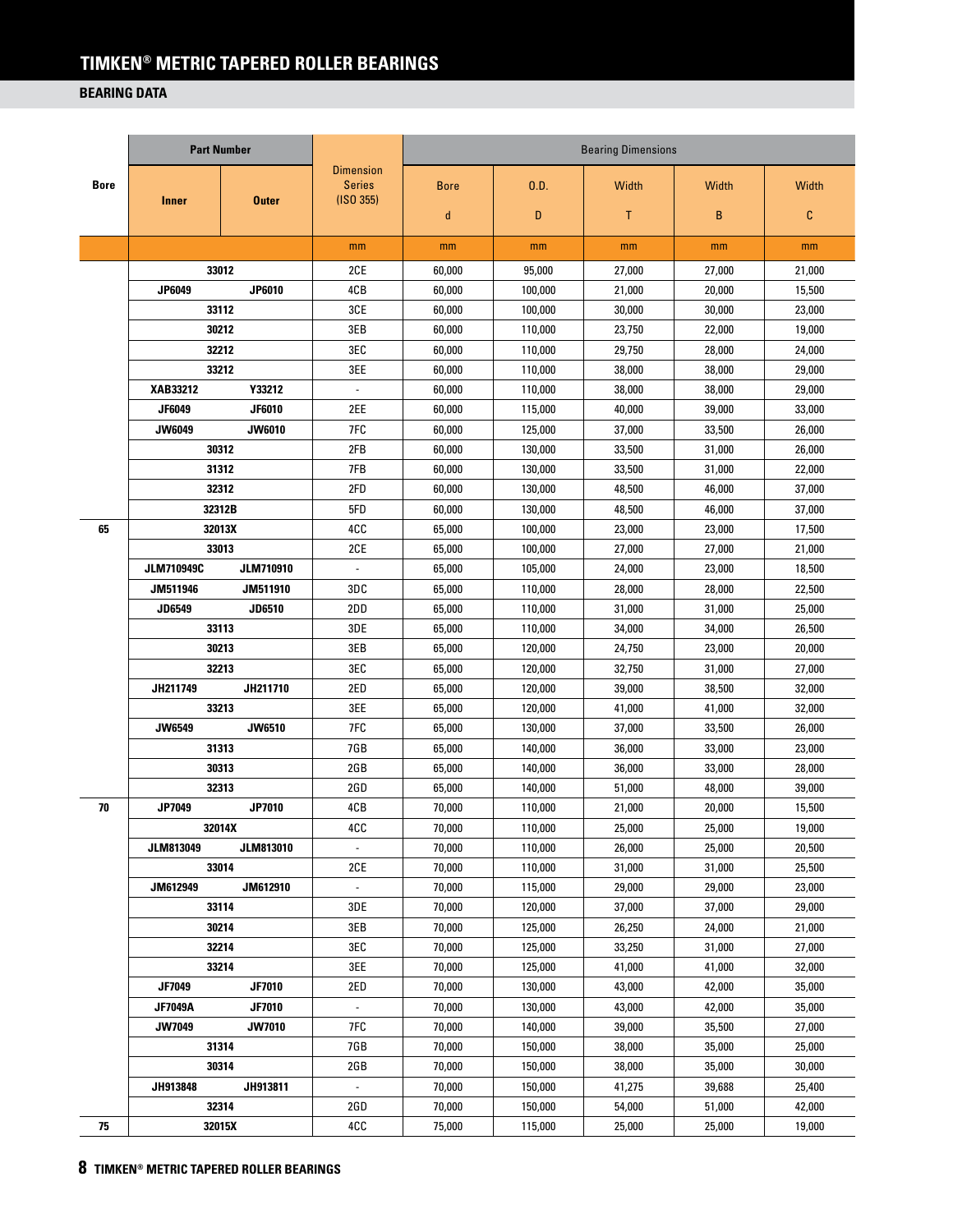#### **BEARING DATA**

|                                   | <b>Mounting Dimensions</b>   |                        |      | <b>Load Ratings</b>    |               |        |
|-----------------------------------|------------------------------|------------------------|------|------------------------|---------------|--------|
| <b>Max Shaft</b>                  | <b>Max Housing</b>           | Dynamic <sup>(2)</sup> |      | Factors <sup>(3)</sup> | <b>Static</b> | Weight |
| <b>Fillet Radius</b><br>$R^{(1)}$ | <b>Fillet Radius</b><br>r(1) | $C_{1}$                | e    | Y                      | $C_{0}$       |        |
| mm                                | mm                           | Ν                      |      |                        | N             | kg     |
| 1,50                              | 1,50                         | 103000                 | 0,33 | 1,83                   | 150000        | 0,69   |
| 2,00                              | 2,00                         | 87300                  | 0,47 | 1,27                   | 101000        | 0,59   |
| 1,50                              | 1,50                         | 137000                 | 0,40 | 1,51                   | 180000        | 0,92   |
| 2,00                              | 1,50                         | 107000                 | 0,40 | 1,48                   | 117000        | 0,88   |
| 2,00                              | 1,50                         | 149000                 | 0,40 | 1,48                   | 178000        | 1,14   |
| 2,00                              | 1,50                         | 198000                 | 0,40 | 1,48                   | 253000        | 1,53   |
| 5,00                              | 1,50                         | 198000                 | 0,40 | 1,48                   | 253000        | 1,53   |
| 2,50                              | 2,50                         | 231000                 | 0,33 | 1,80                   | 279000        | 1,86   |
| 3,00                              | 3,00                         | 172000                 | 0,82 | 0,73                   | 210000        | 2,02   |
| 3,00                              | 2,50                         | 201000                 | 0,35 | 1,74                   | 221000        | 1,96   |
| 3,00                              | 2,50                         | 171000                 | 0,83 | 0,73                   | 188000        | 1,97   |
| 3,00                              | 2,50                         | 264000                 | 0,35 | 1,74                   | 310000        | 2,89   |
| 3,00                              | 2,50                         | 264000                 | 0,55 | 1,10                   | 343000        | 3,07   |
| 1,50                              | 1,50                         | 98000                  | 0,46 | 1,31                   | 137000        | 0,64   |
| 1,50                              | 1,50                         | 107000                 | 0,35 | 1,72                   | 162000        | 0,74   |
| 3,00                              | 1,00                         | 108000                 | 0,45 | 1,32                   | 139000        | 0,72   |
| 3,00                              | 2,50                         | 141000                 | 0,40 | 1,49                   | 195000        | 1,06   |
| 2,00                              | 2,00                         | 163000                 | 0,33 | 1,81                   | 212000        | 1,18   |
| 1,50                              | 1,50                         | 167000                 | 0,39 | 1,55                   | 225000        | 1,27   |
| 2,00                              | 1,50                         | 138000                 | 0,40 | 1,48                   | 158000        | 1,14   |
| 2,00                              | 1,50                         | 174000                 | 0,40 | 1,48                   | 209000        | 1,51   |
| 3,00                              | 2,50                         | 223000                 | 0,34 | 1,78                   | 283000        | 1,87   |
| 2,00                              | 1,50                         | 221000                 | 0,39 | 1,54                   | 280000        | 1,97   |
| 3,00                              | 3,00                         | 175000                 | 0,87 | 0,69                   | 220000        | 2,14   |
| 3,00                              | 2,50                         | 196000                 | 0,83 | 0,73                   | 217000        | 2,39   |
| 3,00                              | 2,50                         | 222000                 | 0,35 | 1,74                   | 242000        | 2,47   |
| 3,00                              | 2,50                         | 320000                 | 0,35 | 1,74                   | 388000        | 3,62   |
| 2,00                              | 2,00                         | 91600                  | 0,46 | 1,30                   | 112000        | 0,67   |
| 1,50                              | 1,50                         | 112000                 | 0,43 | 1,38                   | 163000        | 0,86   |
| 1,00                              | 2,50                         | 115000                 | 0,49 | 1,23                   | 168000        | 0,88   |
| 1,50                              | 1,50                         | 153000                 | 0,28 | 2,11                   | 236000        | 1,11   |
| 3,00                              | 2,50                         | 150000                 | 0,43 | 1,39                   | 198000        | 1,12   |
| 2,00                              | 1,50                         | 198000                 | 0,38 | 1,58                   | 270000        | 1,69   |
| 2,00                              | 1,50                         | 138000                 | 0,42 | 1,43                   | 157000        | 1,23   |
| 2,00                              | 1,50                         | 182000                 | 0,42 | 1,43                   | 224000        | 1,63   |
| 2,00                              | 1,50                         | 238000                 | 0,41 | 1,47                   | 314000        | 2,11   |
| 3,00                              | 2,50                         | 275000                 | 0,33 | 1,80                   | 360000        | 2,49   |
| 7,00                              | 2,50                         | 275000                 | 0,33 | 1,80                   | 360000        | 2,46   |
| 3,00                              | 3,00                         | 204000                 | 0,87 | 0,69                   | 257000        | 2,64   |
| 3,00                              | 2,50                         | 213000                 | 0,83 | 0,73                   | 235000        | 2,92   |
| 3,00                              | 2,50                         | 251000                 | 0,35 | 1,74                   | 276000        | 2,97   |
| 2,00                              | 3,30                         | 230000                 | 0,78 | 0,77                   | 256000        | 3,05   |
| 3,00                              | 2,50                         | 366000                 | 0,35 | 1,74                   | 448000        | 4,39   |
| 1,50                              | 1,50                         | 114000                 | 0,46 | 1,31                   | 170000        | 0,91   |



(1) These maximum fillet radii will be cleared by the bearing corners.

<sup>(2)</sup> Based on 1 x 10<sup>6</sup> revolutions  $L_{10}$  life, for the ISO life-calculation method.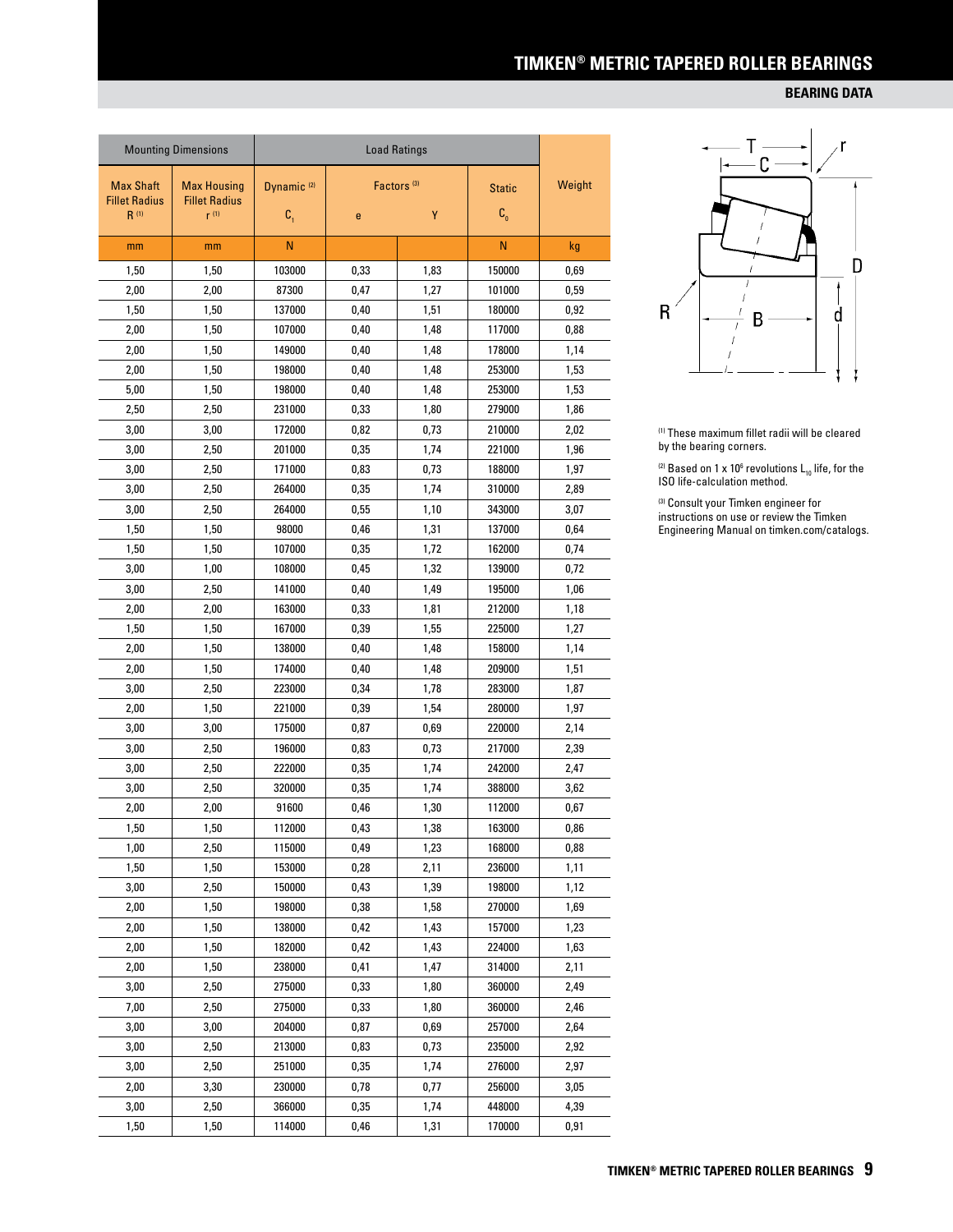|             |                  | <b>Part Number</b> |                                                |             |         | <b>Bearing Dimensions</b> |        |        |
|-------------|------------------|--------------------|------------------------------------------------|-------------|---------|---------------------------|--------|--------|
| <b>Bore</b> | <b>Inner</b>     | <b>Outer</b>       | <b>Dimension</b><br><b>Series</b><br>(ISO 355) | <b>Bore</b> | 0.D.    | <b>Width</b>              | Width  | Width  |
|             |                  |                    |                                                | d           | D       | Τ                         | B      | C      |
|             |                  |                    | mm                                             | mm          | mm      | mm                        | mm     | mm     |
|             | <b>JLM714149</b> | <b>JLM714110</b>   |                                                | 75,000      | 115,000 | 25,000                    | 25,000 | 19,000 |
|             |                  | 33015              | 2CE                                            | 75,000      | 115,000 | 31,000                    | 31,000 | 25,500 |
|             | JM714249         | JM714210           | 4CD                                            | 75,000      | 120,000 | 31,000                    | 29,500 | 25,000 |
|             |                  | 33115              | 3DE                                            | 75,000      | 125,000 | 37,000                    | 37,000 | 29,000 |
|             |                  | 30215              | 4DB                                            | 75,000      | 130,000 | 27,250                    | 25,000 | 22.000 |
|             |                  | 32215              | 4DC                                            | 75,000      | 130,000 | 33,250                    | 31,000 | 27,000 |
|             |                  | 33215              | 3EE                                            | 75,000      | 130,000 | 41,000                    | 41,000 | 31,000 |
|             | JH415647         | JH415610           | 2FE                                            | 75,000      | 145,000 | 51,000                    | 51,000 | 42,000 |
|             | <b>JW7549</b>    | <b>JW7510</b>      | 7FC                                            | 75,000      | 150,000 | 42,000                    | 38,000 | 29,000 |
|             |                  | 31315              | 7GB                                            | 75,000      | 160,000 | 40,000                    | 37,000 | 26,000 |
|             |                  | 30315              | 2GB                                            | 75,000      | 160,000 | 40,000                    | 37,000 | 31,000 |
|             |                  | 32315              | 2GD                                            | 75,000      | 160,000 | 58,000                    | 55,000 | 45,000 |
| 80          |                  | 32016X             | 3CC                                            | 80,000      | 125,000 | 29,000                    | 29,000 | 22,000 |
|             |                  | 33016              | 2CE                                            | 80,000      | 125,000 | 36,000                    | 36,000 | 29,500 |
|             | JM515649         | JM515610           | 3DD                                            | 80,000      | 130,000 | 35,000                    | 34,000 | 28,500 |
|             |                  | 33116              | 3DE                                            | 80,000      | 130,000 | 37,000                    | 37,000 | 29,000 |
|             | XA33116          | Y33116             |                                                | 80,000      | 130,000 | 37,000                    | 37,000 | 29,000 |
|             |                  | 30216              | 3EB                                            | 80,000      | 140,000 | 28,250                    | 26,000 | 22,000 |
|             |                  | 32216              | 3EC                                            | 80,000      | 140,000 | 35,250                    | 33,000 | 28,000 |
|             |                  | 33216              | 3EE                                            | 80,000      | 140,000 | 46,000                    | 46,000 | 35,000 |
|             | <b>JW8049</b>    | JW8010             | 7FC                                            | 80,000      | 160,000 | 45,000                    | 41,000 | 31,000 |
|             |                  | 31316              | 7GB                                            | 80,000      | 170,000 | 42,500                    | 39,000 | 27,000 |
|             |                  | 30316              | 2GB                                            | 80,000      | 170,000 | 42,500                    | 39,000 | 33,000 |
|             |                  | 32316              | 2GD                                            | 80,000      | 170,000 | 61,500                    | 58,000 | 48,000 |
| 85          |                  | 32017X             | 4CC                                            | 85,000      | 130,000 | 29,000                    | 29,000 | 22,000 |
|             | XAA32017X        | Y32017X            | $\blacksquare$                                 | 85,000      | 130,000 | 29,000                    | 29,000 | 22,000 |
|             | JM716649         | JM716610           | $\overline{\phantom{a}}$                       | 85,000      | 130,000 | 30,000                    | 29,000 | 24,000 |
|             |                  | 33017              | 2CE                                            | 85,000      | 130,000 | 36,000                    | 36,000 | 29,500 |
|             | JHM516849        | JHM516810          | 3DD                                            | 85,000      | 140,000 | 39,000                    | 38,000 | 31,500 |
|             |                  | 33117              | 3DE                                            | 85,000      | 140,000 | 41,000                    | 41,000 | 32,000 |
|             |                  | 30217              | 3EB                                            | 85,000      | 150,000 | 30,500                    | 28,000 | 24,000 |
|             |                  | 32217              | 3EC                                            | 85,000      | 150,000 | 38,500                    | 36,000 | 30,000 |
|             | JH217249         | JH217210           | $\overline{\phantom{a}}$                       | 85,000      | 150,000 | 46,000                    | 46,000 | 38,000 |
|             |                  | 33217              | 3EE                                            | 85,000      | 150,000 | 49,000                    | 49,000 | 37,000 |
|             | <b>JW8549</b>    | <b>JW8510</b>      | 7FC                                            | 85,000      | 170,000 | 48,000                    | 45,000 | 33,000 |
|             |                  | 31317              | 7GB                                            | 85,000      | 180,000 | 44,500                    | 41,000 | 28,000 |
|             |                  | 30317              | 2GB                                            | 85,000      | 180,000 | 44,500                    | 41,000 | 34,000 |
|             |                  | 32317              | 2GD                                            | 85,000      | 180,000 | 63,500                    | 60,000 | 49,000 |
| 90          |                  | 32018X             | 3CC                                            | 90,000      | 140.000 | 32,000                    | 32,000 | 24,000 |
|             | XAA32018X        | Y32018X            | $\overline{\phantom{a}}$                       | 90,000      | 140,000 | 32,000                    | 32,000 | 24,000 |
|             |                  | 33018              | 2CE                                            | 90,000      | 140,000 | 39,000                    | 39,000 | 32,500 |
|             | JM718149         | JM718110           | 4DC                                            | 90,000      | 145,000 | 35,000                    | 34,000 | 27,000 |
|             | JT9049           | JT9010             | 5ED                                            | 90,000      | 150,000 | 42,000                    | 40,000 | 34,000 |
|             |                  | 33118              | 3DE                                            | 90,000      | 150,000 | 45,000                    | 45,000 | 35,000 |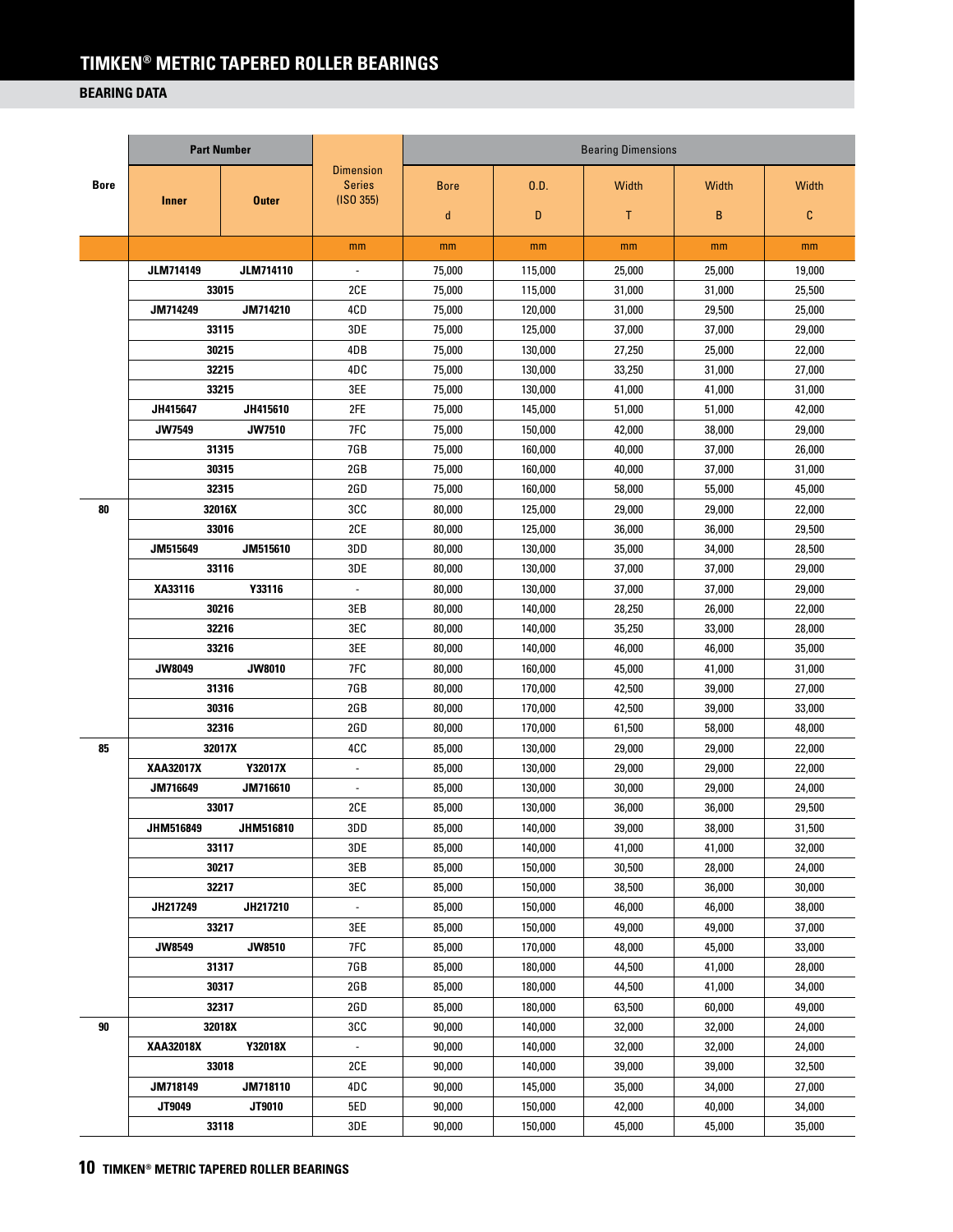#### **BEARING DATA**

|                                   | <b>Mounting Dimensions</b>   |                        |      | <b>Load Ratings</b>    |                  |        |
|-----------------------------------|------------------------------|------------------------|------|------------------------|------------------|--------|
| <b>Max Shaft</b>                  | <b>Max Housing</b>           | Dynamic <sup>(2)</sup> |      | Factors <sup>(3)</sup> | <b>Static</b>    | Weight |
| <b>Fillet Radius</b><br>$R^{(1)}$ | <b>Fillet Radius</b><br>r(1) | $C_{1}$                | e    | Y                      | $\mathtt{C_{o}}$ |        |
| mm                                | mm                           | N                      |      |                        | N                | kg     |
| 3,00                              | 2,50                         | 118000                 | 0,46 | 1,31                   | 167000           | 0,88   |
| 1,50                              | 1,50                         | 158000                 | 0,30 | 2,01                   | 239000           | 1,15   |
| 3,00                              | 2,50                         | 159000                 | 0,44 | 1,35                   | 229000           | 1,27   |
| 2,00                              | 1,50                         | 205000                 | 0,40 | 1,51                   | 287000           | 1,76   |
| 2,00                              | 1,50                         | 158000                 | 0,44 | 1,38                   | 189000           | 1,35   |
| 2,00                              | 1,50                         | 184000                 | 0,44 | 1,38                   | 227000           | 1,69   |
| 2,00                              | 1,50                         | 236000                 | 0,43 | 1,40                   | 316000           | 2,17   |
| 3,00                              | 2,50                         | 347000                 | 0,36 | 1,66                   | 463000           | 3,81   |
| 3,00                              | 3,00                         | 231000                 | 0,87 | 0,69                   | 294000           | 3,22   |
| 3,00                              | 2,50                         | 248000                 | 0,83 | 0,73                   | 278000           | 3,46   |
| 3,00                              | 2,50                         | 299000                 | 0,35 | 1,74                   | 338000           | 3,65   |
| 3,00                              | 2,50                         | 357000                 | 0,35 | 1,74                   | 421000           | 5,06   |
| 1,50                              | 1,50                         | 166000                 | 0,42 | 1,42                   | 238000           | 1,27   |
| 1,50                              | 1,50                         | 210000                 | 0,28 | 2,16                   | 315000           | 1,62   |
| 3,00                              | 2,50                         | 199000                 | 0,39 | 1,54                   | 283000           | 1,71   |
| 2,00                              | 1,50                         | 209000                 | 0,42 | 1,44                   | 300000           | 1,86   |
| 2,00                              | 1,50                         | 209000                 | 0,42 | 1,44                   | 300000           | 1.85   |
| 2,50                              | 2,00                         | 164000                 | 0,42 | 1,43                   | 187000           | 1,63   |
| 2,50                              | 2,00                         | 206000                 | 0,42 | 1,43                   | 249000           | 2,07   |
| 2,50                              | 2,00                         | 297000                 | 0,43 | 1,41                   | 409000           | 2,95   |
| 3,00                              | 3,00                         | 264000                 | 0,87 | 0,69                   | 339000           | 4,04   |
| 3,00                              | 2,50                         | 271000                 | 0,83 | 0,73                   | 312000           | 4,06   |
| 3,00                              | 2,50                         | 334000                 | 0,35 | 1,74                   | 381000           | 4,31   |
| 3,00                              | 2,50                         | 448000                 | 0,35 | 1,74                   | 566000           | 6,34   |
| 1,50                              | 1,50                         | 163000                 | 0,44 | 1,36                   | 235000           | 1,33   |
| 6,50                              | 1,50                         | 163000                 | 0,44 | 1,36                   | 235000           | 1.31   |
| 3,00                              | 2,50                         | 161000                 | 0,44 | 1,35                   | 245000           | 1,34   |
| 1,50                              | 1,50                         | 220000                 | 0,29 | 2,06                   | 343000           | 1,72   |
| 3,00                              | 2,50                         | 238000                 | 0,41 | 1,47                   | 339000           | 2,27   |
| 2,50                              | 2,00                         | 254000                 | 0,41 | 1,48                   | 386000           | 2,45   |
| 2,50                              | 2,00                         | 199000                 | 0,42 | 1,43                   | 236000           | 2,07   |
| 2,50                              | 2,00                         | 245000                 | 0,42 | 1,43                   | 305000           | 2,62   |
| 3,00                              | 2,50                         | 332000                 | 0,33 | 1,80                   | 446000           | 3,34   |
| 2,50                              | 2,00                         | 351000                 | 0,42 | 1,43                   | 483000           | 3,60   |
| 4,00                              | 4,00                         | 319000                 | 0,80 | 0,75                   | 423000           | 4,80   |
| 4,00                              | 3,00                         | 284000                 | 0,83 | 0,73                   | 366000           | 4,97   |
| 4,00                              | 3,00                         | 313000                 | 0,35 | 1,74                   | 346000           | 4,78   |
| 4,00                              | 3,00                         | 481000                 | 0,35 | 1,74                   | 588000           | 7,24   |
| 2,00                              | 1,50                         | 183000                 | 0,42 | 1,42                   | 264000           | 1,70   |
| 6,00                              | 1,50                         | 183000                 | 0,42 | 1,42                   | 264000           | 1,70   |
| 2,00                              | 1,50                         | 247000                 | 0,27 | 2,23                   | 377000           | 2,20   |
| 3,00                              | 2,50                         | 222000                 | 0,44 | 1,35                   | 313000           | 2,14   |
| 5,10                              | 3,00                         | 252000                 | 0,55 | 1,10                   | 386000           | 2,90   |
| 2,50                              | 2,00                         | 306000                 | 0,40 | 1,51                   | 447000           | 3,15   |



(1) These maximum fillet radii will be cleared by the bearing corners.

<sup>(2)</sup> Based on 1 x 10<sup>6</sup> revolutions  $L_{10}$  life, for the ISO life-calculation method.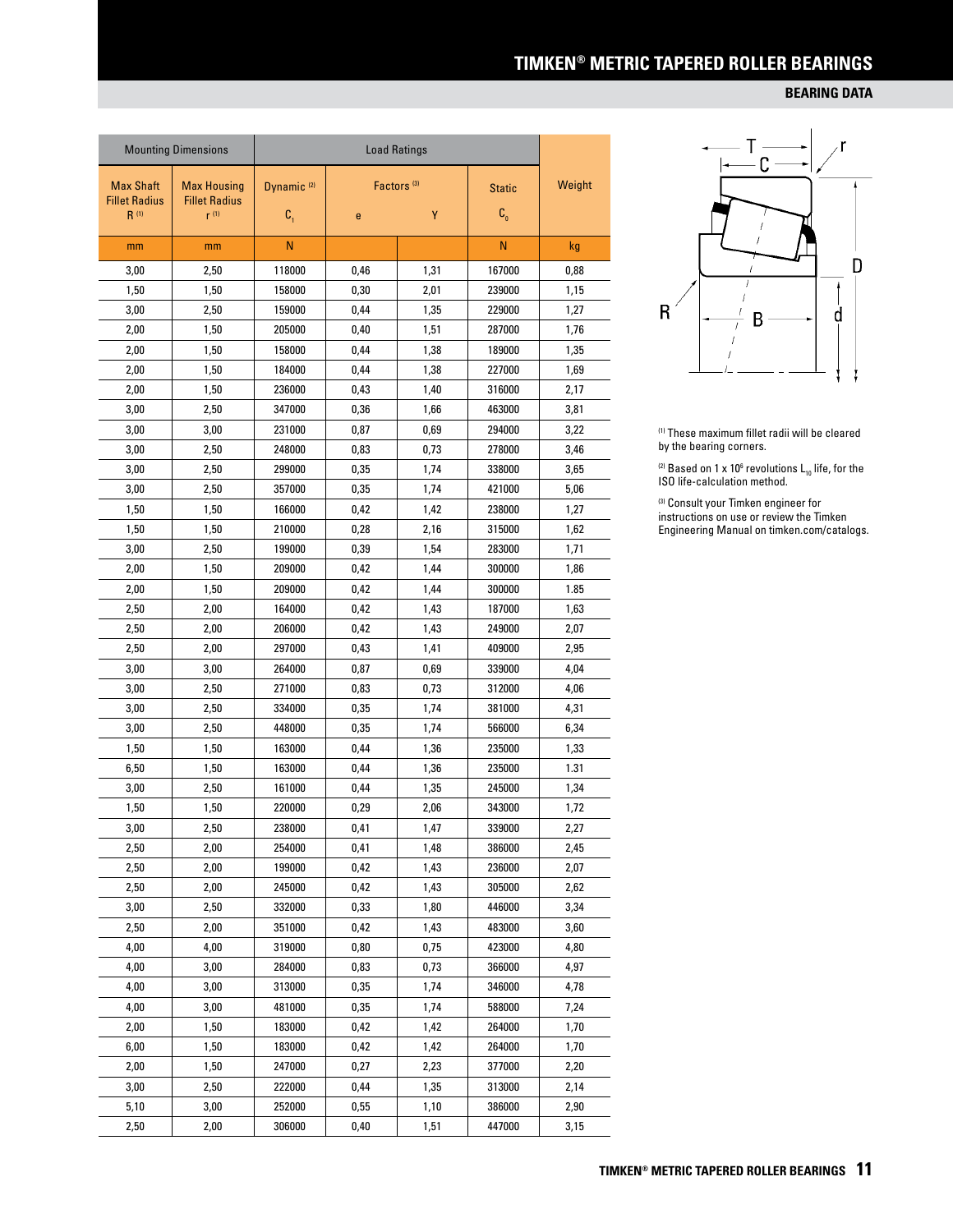|      | <b>Part Number</b> |                  |                                                |             |         | <b>Bearing Dimensions</b> |        |        |
|------|--------------------|------------------|------------------------------------------------|-------------|---------|---------------------------|--------|--------|
| Bore | <b>Inner</b>       | <b>Outer</b>     | <b>Dimension</b><br><b>Series</b><br>(ISO 355) | <b>Bore</b> | 0.D.    | Width                     | Width  | Width  |
|      |                    |                  |                                                | d           | D       | Τ                         | B      | C      |
|      |                    |                  | mm                                             | mm          | mm      | mm                        | mm     | mm     |
|      | JHM318448          | JHM318410        | ÷,                                             | 90,000      | 155,000 | 44,000                    | 44,000 | 35,500 |
|      |                    | 30218            | 3FB                                            | 90,000      | 160,000 | 32,500                    | 30,000 | 26,000 |
|      |                    | 32218            | 3FC                                            | 90,000      | 160,000 | 42,500                    | 40,000 | 34,000 |
|      |                    | 31318            | 7GB                                            | 90,000      | 190,000 | 46,500                    | 43,000 | 30,000 |
|      |                    | 30318            | 2GB                                            | 90,000      | 190,000 | 46,500                    | 43,000 | 36,000 |
|      | JHH221436          | JHH221413        | 2GC                                            | 90,000      | 190,000 | 57,150                    | 57,531 | 46,038 |
|      |                    | 32318            | 2GD                                            | 90,000      | 190,000 | 67,500                    | 64,000 | 53,000 |
| 95   | JL819349           | JL819310         | $\overline{a}$                                 | 95,000      | 135,000 | 20,000                    | 20,000 | 14,000 |
|      |                    | 32019X           | 4CC                                            | 95,000      | 145,000 | 32,000                    | 32,000 | 24,000 |
|      |                    | 33019            | 2CE                                            | 95,000      | 145,000 | 39,000                    | 39,000 | 32,500 |
|      | XAA33019           | Y33019           | $\overline{\phantom{a}}$                       | 95,000      | 145,000 | 39,000                    | 39,000 | 32,500 |
|      | JM719149           | JM719113         | 4DC                                            | 95,000      | 150,000 | 35,000                    | 34,000 | 27,000 |
|      | JF9549             | <b>JF9510</b>    | 2ED                                            | 95,000      | 160,000 | 46,000                    | 46,000 | 38,000 |
|      |                    | 30219            | 3FB                                            | 95,000      | 170,000 | 34,500                    | 32,000 | 27,000 |
|      |                    | 32219            | 3FC                                            | 95,000      | 170,000 | 45,500                    | 43,000 | 37,000 |
|      |                    | 30319            | 2GB                                            | 95,000      | 200,000 | 49,500                    | 45,000 | 38,000 |
|      |                    | 31319            | 7GB                                            | 95,000      | 200,000 | 49,500                    | 45,000 | 32,000 |
|      |                    | 32319            | 2GD                                            | 95,000      | 200,000 | 71,500                    | 67,000 | 55,000 |
| 100  | JP10049            | JP10010          | 4CB                                            | 100,000     | 145,000 | 24,000                    | 22,500 | 17,500 |
|      | JP10049A           | JP10010A         | $\overline{\phantom{a}}$                       | 100,000     | 145,000 | 24,000                    | 22,500 | 17,500 |
|      |                    | 32020X           | 4CC                                            | 100,000     | 150,000 | 32,000                    | 32,000 | 24,000 |
|      | <b>JLM820048</b>   | <b>JLM820012</b> | $\overline{\phantom{a}}$                       | 100,000     | 150,000 | 32,000                    | 30,000 | 26,000 |
|      |                    | 33020            | 2CE                                            | 100,000     | 150,000 | 39,000                    | 39,000 | 32,500 |
|      | JM720249           | JM720210         | 4DC                                            | 100,000     | 155,000 | 36,000                    | 35,000 | 28,000 |
|      | JHM720249          | JHM720210        | 4DD                                            | 100,000     | 160,000 | 41,000                    | 40,000 | 32,000 |
|      |                    | 30220            | 3FB                                            | 100,000     | 180,000 | 37,000                    | 34,000 | 29,000 |
|      |                    | 32220            | 3FC                                            | 100,000     | 180,000 | 49,000                    | 46,000 | 39,000 |
|      |                    | 33220            | 3FE                                            | 100,000     | 180,000 | 63,000                    | 63,000 | 48,000 |
|      | 30320              |                  | 2GB                                            | 100,000     | 215,000 | 51,500                    | 47,000 | 39,000 |
|      |                    | 31320X           | 7GB                                            | 100,000     | 215,000 | 56,500                    | 51,000 | 35,000 |
|      | JHH224333          | JHH224315        | 2GC                                            | 100,000     | 215,000 | 66,675                    | 66,675 | 53,975 |
|      |                    | 32320            | 2GD                                            | 100,000     | 215,000 | 77,500                    | 73,000 | 60,000 |
| 105  |                    | 32021X           | 4DC                                            | 105,000     | 160,000 | 35,000                    | 35,000 | 26,000 |
|      |                    | 33021            | 2DE                                            | 105,000     | 160,000 | 43,000                    | 43,000 | 34,000 |
|      |                    | 30221            | 3FB                                            | 105,000     | 190,000 | 39,000                    | 36,000 | 30,000 |
|      |                    | 32221            | 3FC                                            | 105,000     | 190,000 | 53,000                    | 50,000 | 43,000 |
|      |                    | 32321            | 2GD                                            | 105,000     | 225,000 | 81,500                    | 77,000 | 63,000 |
| 110  | JM822049           | JM822010         | $\overline{\phantom{a}}$                       | 110,000     | 165,000 | 35,000                    | 35,000 | 26,500 |
|      |                    | 32022X           | 4DC                                            | 110,000     | 170,000 | 38,000                    | 38,000 | 29,000 |
|      |                    | 33022            | 2DE                                            | 110,000     | 170,000 | 47,000                    | 47,000 | 37,000 |
|      | JHM522649          | JHM522610        | $\overline{\phantom{a}}$                       | 110,000     | 180,000 | 47,000                    | 46,000 | 38,000 |
|      |                    | 33122            | 3EE                                            | 110,000     | 180,000 | 56,000                    | 56,000 | 43,000 |
|      |                    | 30222            | 3FB                                            | 110,000     | 200,000 | 41,000                    | 38,000 | 32,000 |
|      |                    | 32222            | 3FC                                            | 110,000     | 200,000 | 56,000                    | 53,000 | 46,000 |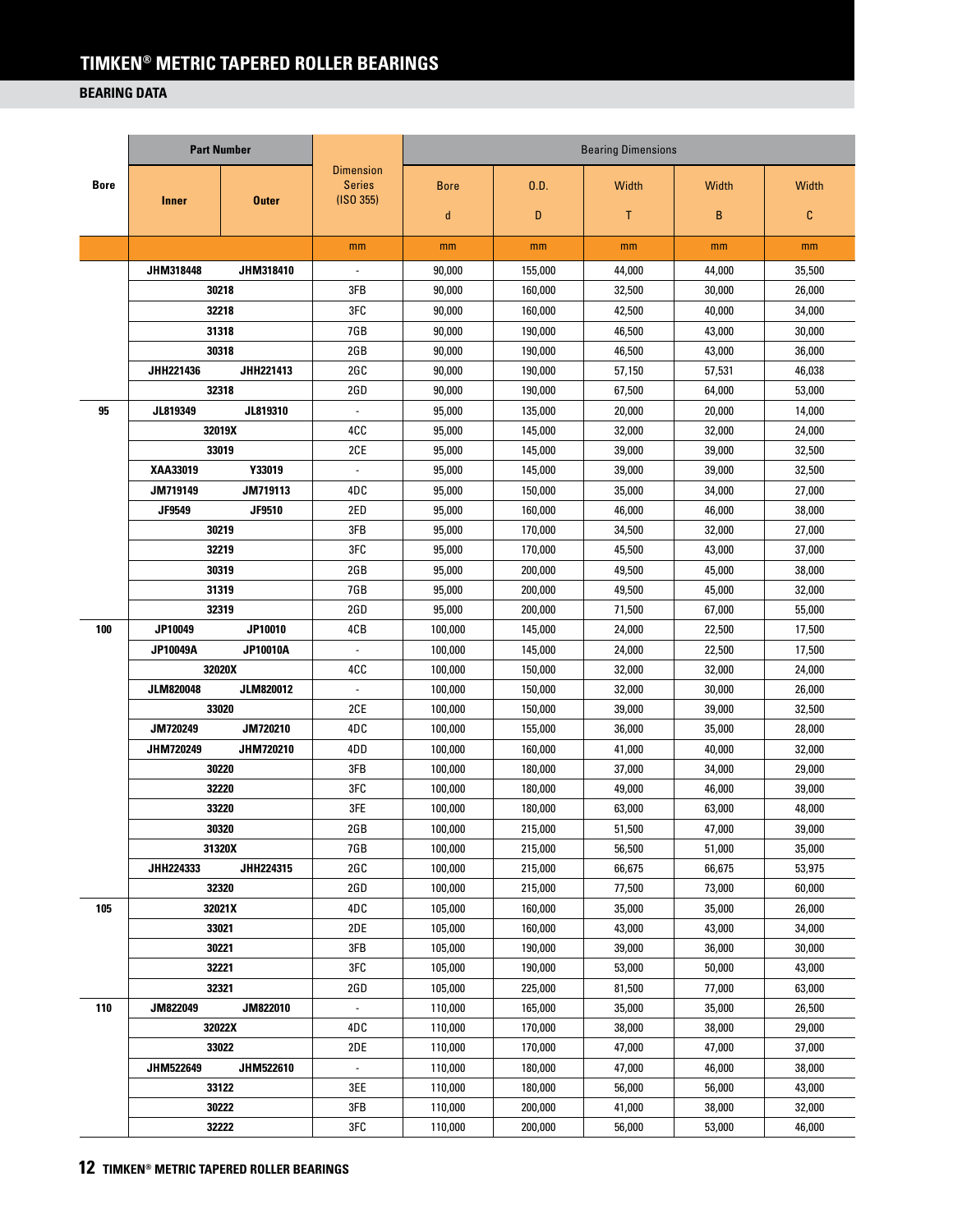#### **BEARING DATA**

|                                   | <b>Mounting Dimensions</b>   |                        |      | <b>Load Ratings</b>    |               |        |
|-----------------------------------|------------------------------|------------------------|------|------------------------|---------------|--------|
| <b>Max Shaft</b>                  | <b>Max Housing</b>           | Dynamic <sup>(2)</sup> |      | Factors <sup>(3)</sup> | <b>Static</b> | Weight |
| <b>Fillet Radius</b><br>$R^{(1)}$ | <b>Fillet Radius</b><br>r(1) | $C_{1}$                | e    | Y                      | $C_{0}$       |        |
| mm                                | mm                           | N                      |      |                        | N             | kg     |
| 3,00                              | 2,50                         | 331000                 | 0,34 | 1,76                   | 447000        | 3,33   |
| 2,50                              | 2,00                         | 240000                 | 0,42 | 1,43                   | 295000        | 2,63   |
| 2,50                              | 2,00                         | 312000                 | 0,42 | 1,43                   | 406000        | 3,47   |
| 4,00                              | 3,00                         | 324000                 | 0,83 | 0,73                   | 421000        | 5,93   |
| 4,00                              | 3,00                         | 375000                 | 0,35 | 1,74                   | 429000        | 5,56   |
| 8,00                              | 3,30                         | 534000                 | 0,33 | 1,79                   | 692000        | 7,65   |
| 4,00                              | 3,00                         | 575000                 | 0,35 | 1,74                   | 683000        | 8,51   |
| 5,00                              | 2,50                         | 83000                  | 0,58 | 1,03                   | 133000        | 0,85   |
| 2,00                              | 1,50                         | 186000                 | 0,44 | 1,36                   | 274000        | 1,78   |
| 2,00                              | 1,50                         | 246000                 | 0,28 | 2,16                   | 378000        | 2,23   |
| 6,00                              | 1,50                         | 246000                 | 0,28 | 2,16                   | 378000        | 2,23   |
| 3,00                              | 2,50                         | 215000                 | 0,44 | 1,36                   | 316000        | 2,15   |
| 3,00                              | 3,00                         | 354000                 | 0,34 | 1,77                   | 506000        | 3,74   |
| 3,00                              | 2,50                         | 265000                 | 0,42 | 1,43                   | 327000        | 3,02   |
| 3,00                              | 2,50                         | 316000                 | 0,42 | 1,43                   | 401000        | 4,06   |
| 4,00                              | 3,00                         | 428000                 | 0,35 | 1,74                   | 492000        | 6,65   |
| 4,00                              | 3,00                         | 360000                 | 0,83 | 0,73                   | 438000        | 6,63   |
| 4,00                              | 3,00                         | 578000                 | 0,35 | 1,74                   | 714000        | 9,74   |
| 3,00                              | 0,80                         | 125000                 | 0,47 | 1,27                   | 172000        | 1,15   |
| 5,00                              | 3,00                         | 125000                 | 0,47 | 1,27                   | 172000        | 1,13   |
| 2,00                              | 1,50                         | 195000                 | 0,46 | 1,31                   | 295000        | 1,89   |
| 2,30                              | 2,30                         | 162000                 | 0,50 | 1,20                   | 242000        | 1,81   |
| 2,00                              | 1,50                         | 251000                 | 0,29 | 2,09                   | 393000        | 2,36   |
| 3,00                              | 2,50                         | 231000                 | 0,47 | 1,27                   | 355000        | 2,36   |
| 3,00                              | 2,50                         | 279000                 | 0,47 | 1,28                   | 416000        | 3,00   |
| 3,00                              | 2,50                         | 301000                 | 0,42 | 1,43                   | 375000        | 3,76   |
| 3,00                              | 2,50                         | 368000                 | 0,42 | 1,43                   | 478000        | 4,92   |
| 3,00                              | 2,50                         | 488000                 | 0,40 | 1,48                   | 679000        | 6,59   |
| 4,00                              | 3,00                         | 423000                 | 0,35 | 1,74                   | 579000        | 8,36   |
| 4,00                              | 3,00                         | 416000                 | 0,83 | 0,73                   | 526000        | 8,76   |
| 7,00                              | 3,30                         | 642000                 | 0,33 | 1,84                   | 906000        | 11,52  |
| 4,00                              | 3,00                         | 586000                 | 0,35 | 1,74                   | 883000        | 12,92  |
| 2,50                              | 2,00                         | 227000                 | 0,44 | 1,35                   | 339000        | 2,40   |
| 2,50                              | 2,00                         | 291000                 | 0,28 | 2,12                   | 449000        | 2,94   |
| 3,00                              | 2,50                         | 325000                 | 0,42 | 1,43                   | 407000        | 4,47   |
| 3,00                              | 2,50                         | 398000                 | 0,42 | 1,43                   | 516000        | 5,94   |
| 4,00                              | 3,00                         | 726000                 | 0,35 | 1,74                   | 989000        | 14,00  |
| 3,00                              | 2,50                         | 227000                 | 0,50 | 1,21                   | 356000        | 2,45   |
| 2,50                              | 2,00                         | 282000                 | 0,43 | 1,39                   | 433000        | 3,06   |
| 2,50                              | 2,00                         | 341000                 | 0,29 | 2,09                   | 563000        | 3,81   |
| 3,00                              | 2,50                         | 371000                 | 0,41 | 1,48                   | 554000        | 4,51   |
| 2,50                              | 2,00                         | 412000                 | 0,42 | 1,43                   | 635000        | 5,38   |
| 3,00                              | 2,50                         | 374000                 | 0,42 | 1,43                   | 475000        | 5,24   |
| 3,00                              | 2,50                         | 493000                 | 0,42 | 1,43                   | 668000        | 7,28   |



(1) These maximum fillet radii will be cleared by the bearing corners.

<sup>(2)</sup> Based on 1 x 10<sup>6</sup> revolutions  $L_{10}$  life, for the ISO life-calculation method.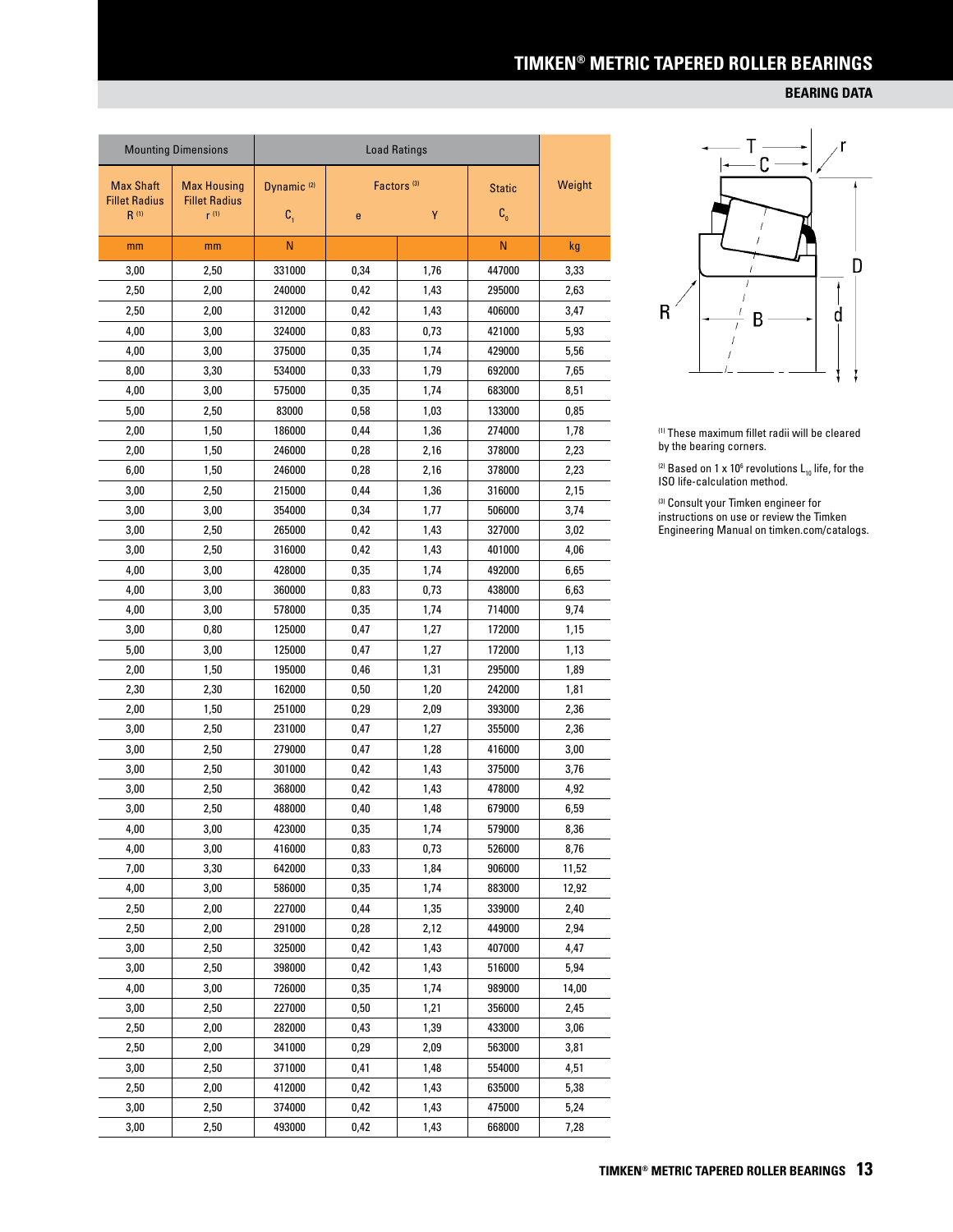|      | <b>Part Number</b> |                  |                                                |             |         | <b>Bearing Dimensions</b> |        |        |
|------|--------------------|------------------|------------------------------------------------|-------------|---------|---------------------------|--------|--------|
| Bore | <b>Inner</b>       | <b>Outer</b>     | <b>Dimension</b><br><b>Series</b><br>(ISO 355) | <b>Bore</b> | 0.D.    | Width                     | Width  | Width  |
|      |                    |                  |                                                | d           | D       | Τ                         | B      | C      |
|      |                    |                  | mm                                             | mm          | mm      | mm                        | mm     | mm     |
|      |                    | 30322            | 2GB                                            | 110,000     | 240,000 | 54,500                    | 50,000 | 42,000 |
|      | 31322X             |                  | 7GB                                            | 110,000     | 240,000 | 63,000                    | 57,000 | 38,000 |
|      |                    | 32322            | 2GD                                            | 110,000     | 240,000 | 84,500                    | 80,000 | 65,000 |
| 115  | <b>JLM722948</b>   | <b>JLM722912</b> | 4CC                                            | 115,000     | 165,000 | 28,000                    | 27,000 | 21,000 |
| 120  | 32924              |                  | 2CC                                            | 120,000     | 165,000 | 29.000                    | 29,000 | 23,000 |
|      | JL724348           | JL724314         | $\blacksquare$                                 | 120,000     | 170,000 | 25,400                    | 25,400 | 19,050 |
|      | JP12049            | JP12010          | 4CB                                            | 120,000     | 170,000 | 27,000                    | 25,000 | 19,500 |
|      | <b>JP12049A</b>    | JP12010          |                                                | 120,000     | 170,000 | 27,000                    | 25,000 | 19,500 |
|      | JM624649           | JM624610         |                                                | 120,000     | 180,000 | 36,000                    | 36,000 | 26,000 |
|      | 32024X             |                  | 4DC                                            | 120,000     | 180,000 | 38,000                    | 38,000 | 29,000 |
|      | XAA32024X          | Y32024X          | $\blacksquare$                                 | 120,000     | 180,000 | 38,000                    | 38,000 | 29,000 |
|      | 33024              |                  | 2DE                                            | 120,000     | 180,000 | 48,000                    | 48,000 | 38,000 |
|      |                    | 30224            | 4FB                                            | 120,000     | 215,000 | 43,500                    | 40,000 | 34,000 |
|      | 32224              |                  | 4FD                                            | 120,000     | 215,000 | 61,500                    | 58,000 | 50,000 |
|      | 30324              |                  | 2GB                                            | 120,000     | 260,000 | 59,500                    | 55,000 | 46,000 |
|      |                    | 31324X           | 7GB                                            | 120,000     | 260,000 | 68,000                    | 62,000 | 42,000 |
|      | 32324              |                  | 2GD                                            | 120,000     | 260,000 | 90,500                    | 86,000 | 69,000 |
| 125  | JL725346           | JL725316         | $\overline{\phantom{a}}$                       | 125,000     | 175,000 | 25,400                    | 25,400 | 18,288 |
| 130  | 32926              |                  | 2CC                                            | 130,000     | 180,000 | 32,000                    | 32,000 | 25,000 |
|      | JP13049            | JP13010          | 4CB                                            | 130,000     | 185,000 | 29,000                    | 27,000 | 21,000 |
|      | JP13049A           | JP13010          | $\blacksquare$                                 | 130,000     | 185,000 | 29,000                    | 27,000 | 21,000 |
|      | 32026X             |                  | 4EC                                            | 130,000     | 200,000 | 45,000                    | 45,000 | 34,000 |
|      | 30226              |                  | 4FB                                            | 130,000     | 230,000 | 43,750                    | 40,000 | 34,000 |
|      | 32226              |                  | 4FD                                            | 130,000     | 230,000 | 67,750                    | 64,000 | 54,000 |
|      | JH429148           | JH429111         | $\overline{\phantom{a}}$                       | 130,000     | 240,000 | 76,000                    | 72,000 | 60,000 |
|      |                    | 30326            | 2GB                                            | 130,000     | 280,000 | 63,750                    | 58,000 | 49,000 |
|      |                    | 31326X           | 7GB                                            | 130,000     | 280,000 | 72,000                    | 66,000 | 44,000 |
|      | 32326              |                  | ÷,                                             | 130,000     | 280.000 | 98,750                    | 93,000 | 78,000 |
| 140  | 32928              |                  | 2CC                                            | 140,000     | 190,000 | 32,000                    | 32,000 | 25,000 |
|      | JP14049            | JP14010          | 4CB                                            | 140,000     | 195,000 | 29,000                    | 27,000 | 21,000 |
|      | 32028X             |                  | 4DC                                            | 140,000     | 210,000 | 45,000                    | 45,000 | 34,000 |
|      | XAA32028X          | Y32028X          | $\overline{\phantom{a}}$                       | 140,000     | 210,000 | 45,000                    | 45,000 | 34,000 |
|      |                    | 30228            | 4FB                                            | 140,000     | 250,000 | 45,750                    | 42,000 | 36,000 |
|      |                    | 32228            | 4FD                                            | 140,000     | 250,000 | 71,750                    | 68,000 | 58,000 |
|      | 31328X             |                  | 7GB                                            | 140,000     | 300,000 | 77,000                    | 70,000 | 47,000 |
| 150  | JL730646           | JL730612         | $\mathbb{Z}^+$                                 | 150,000     | 205,000 | 28,575                    | 28,575 | 21,438 |
|      |                    | 32930            | 2DC                                            | 150,000     | 210,000 | 38,000                    | 38,000 | 30,000 |
|      |                    | 32030X           | 4EC                                            | 150,000     | 225,000 | 48,000                    | 48,000 | 36,000 |
|      |                    | 33030            | 2EE                                            | 150,000     | 225,000 | 59,000                    | 59,000 | 46,000 |
|      |                    | 30230            | 4GB                                            | 150,000     | 270,000 | 49,000                    | 45,000 | 38,000 |
|      |                    | 32230            | 4GD                                            | 150,000     | 270,000 | 77,000                    | 73,000 | 60,000 |
|      | 31330X             |                  | 7GB                                            | 150,000     | 320,000 | 82,000                    | 75,000 | 50,000 |
| 160  | JP16049            | JP16010          | 4DB                                            | 160,000     | 220,000 | 32,000                    | 30,000 | 23,000 |
|      | JM734445           | JM734410         | $\Box$                                         | 160,000     | 240,000 | 46,000                    | 44,500 | 37,000 |
|      |                    |                  |                                                |             |         |                           |        |        |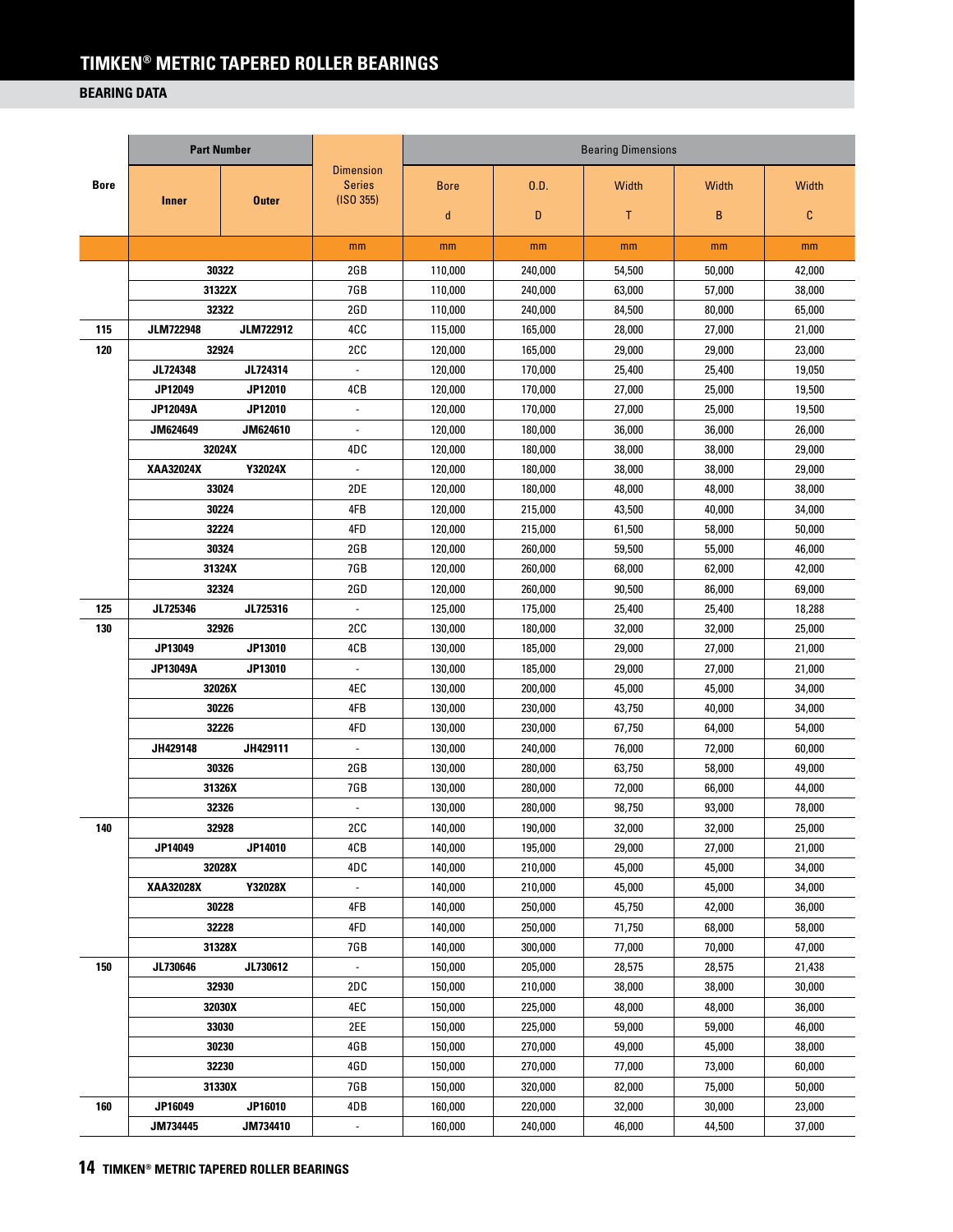#### **BEARING DATA**

|                                   | <b>Mounting Dimensions</b>   |                        |      | <b>Load Ratings</b>    |                  |        |
|-----------------------------------|------------------------------|------------------------|------|------------------------|------------------|--------|
| <b>Max Shaft</b>                  | <b>Max Housing</b>           | Dynamic <sup>(2)</sup> |      | Factors <sup>(3)</sup> | <b>Static</b>    | Weight |
| <b>Fillet Radius</b><br>$R^{(1)}$ | <b>Fillet Radius</b><br>r(1) | $C_{1}$                | e    | Y                      | $\mathtt{C_{o}}$ |        |
| mm                                | mm                           | Ν                      |      |                        | N                | kg     |
| 4,00                              | 3,00                         | 502000                 | 0,35 | 1,74                   | 732000           | 11,50  |
| 4,00                              | 3,00                         | 523000                 | 0,83 | 0,73                   | 663000           | 12,13  |
| 4,00                              | 3,00                         | 760000                 | 0,35 | 1,74                   | 1020000          | 16,99  |
| 3,30                              | 3,00                         | 160000                 | 0,46 | 1,31                   | 245000           | 1,75   |
| 1,50                              | 1,50                         | 179000                 | 0,35 | 1,72                   | 308000           | 1,78   |
| 3,30                              | 3,30                         | 145000                 | 0,46 | 1,31                   | 231000           | 1,62   |
| 3,00                              | 3,00                         | 165000                 | 0,47 | 1,27                   | 238000           | 1,70   |
| 6,00                              | 3,00                         | 165000                 | 0,47 | 1,27                   | 238000           | 1,69   |
| 3,50                              | 1,50                         | 247000                 | 0,41 | 1,45                   | 377000           | 2,93   |
| 2,50                              | 2,00                         | 292000                 | 0,46 | 1,31                   | 466000           | 3,27   |
| 5,00                              | 2,00                         | 292000                 | 0,46 | 1,31                   | 466000           | 3,25   |
| 2,50                              | 2,00                         | 352000                 | 0,31 | 1,97                   | 603000           | 4,19   |
| 3,00                              | 2,50                         | 374000                 | 0,44 | 1,38                   | 508000           | 6,24   |
| 3,00                              | 2,50                         | 553000                 | 0,44 | 1,38                   | 831000           | 9,27   |
| 4,00                              | 3,00                         | 624000                 | 0,35 | 1,74                   | 807000           | 14,17  |
| 4,00                              | 3,00                         | 606000                 | 0,83 | 0,73                   | 777000           | 15,37  |
| 4,00                              | 3,00                         | 908000                 | 0,35 | 1,74                   | 1250000          | 21,53  |
| 3,30                              | 3,30                         | 150000                 | 0,48 | 1,26                   | 246000           | 1,69   |
| 2,00                              | 1,50                         | 210000                 | 0,34 | 1,77                   | 356000           | 2,36   |
| 3,00                              | 3,00                         | 196000                 | 0,47 | 1,27                   | 283000           | 2,16   |
| 3,00                              | 3,00                         | 196000                 | 0,47 | 1,27                   | 283000           | 2,15   |
| 2,50                              | 2,00                         | 386000                 | 0,43 | 1,38                   | 617000           | 4,98   |
| 4,00                              | 3,00                         | 407000                 | 0,44 | 1,38                   | 550000           | 7,06   |
| 4,00                              | 3,00                         | 644000                 | 0,44 | 1,38                   | 982000           | 11,39  |
| 4,00                              | 4,30                         | 618000                 | 0,36 | 1,67                   | 955000           | 14,25  |
| 5,10                              | 4,00                         | 752000                 | 0,35 | 1,74                   | 990000           | 17,43  |
| 5,10                              | 4,00                         | 691000                 | 0,83 | 0,73                   | 966000           | 19,13  |
| 5,00                              | 5,00                         | 1120000                | 0,35 | 1,74                   | 1460000          | 26,98  |
| 2,00                              | 1,50                         | 227000                 | 0,36 | 1,67                   | 405000           | 2,50   |
| 3,00                              | 3,00                         | 203000                 | 0,50 | 1,19                   | 304000           | 2,29   |
| 6,50                              | 2,00                         | 371000                 | 0,46 | 1,31                   | 644000           | 5,23   |
| 6,50                              | 2,00                         | 371000                 | 0,46 | 1,31                   | 644000           | 5,23   |
| 4,00                              | 3,00                         | 474000                 | 0,44 | 1,38                   | 649000           | 8,92   |
| 4,00                              | 3,00                         | 707000                 | 0,44 | 1,38                   | 1070000          | 14,33  |
| 5,00                              | 4,00                         | 785000                 | 0,83 | 0,73                   | 1020000          | 22,85  |
| 3,30                              | 3,30                         | 183000                 | 0,46 | 1,31                   | 339000           | 2,61   |
| 2,50                              | 2,00                         | 306000                 | 0,33 | 1,83                   | 573000           | 3,99   |
| 3,00                              | 2,50                         | 418000                 | 0,46 | 1,31                   | 730000           | 6,38   |
| 3,00                              | 2,50                         | 530000                 | 0,36 | 1,65                   | 949000           | 8,00   |
| 4,00                              | 3,00                         | 533000                 | 0,44 | 1,38                   | 735000           | 11,03  |
| 4,00                              | 3,00                         | 804000                 | 0,44 | 1,38                   | 1230000          | 17,70  |
| 5,00                              | 4,00                         | 862000                 | 0,83 | 0,73                   | 1200000          | 28,17  |
| 3,00                              | 3,00                         | 229000                 | 0,49 | 1,23                   | 372000           | 3,17   |
| 3,00                              | 2,50                         | 401000                 | 0,44 | 1,37                   | 759000           | 7,14   |



(1) These maximum fillet radii will be cleared by the bearing corners.

<sup>(2)</sup> Based on 1 x 10<sup>6</sup> revolutions  $L_{10}$  life, for the ISO life-calculation method.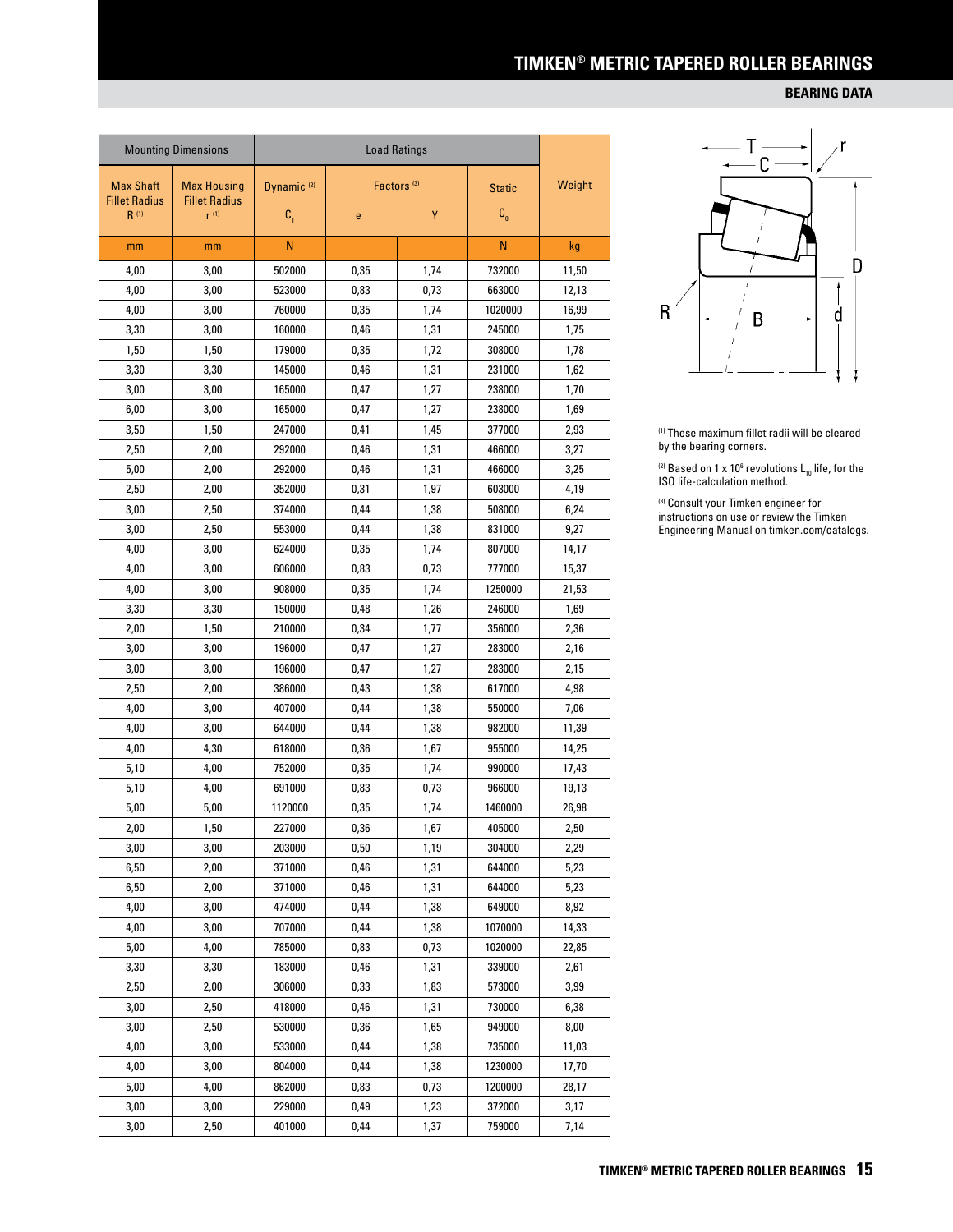|             | <b>Part Number</b> |              |                                   | <b>Bearing Dimensions</b> |         |         |         |         |  |
|-------------|--------------------|--------------|-----------------------------------|---------------------------|---------|---------|---------|---------|--|
| <b>Bore</b> |                    |              | <b>Dimension</b><br><b>Series</b> | <b>Bore</b>               | 0.D.    | Width   | Width   | Width   |  |
|             | <b>Inner</b>       | <b>Outer</b> | (ISO 355)                         | d                         | D       | T       | B       | C       |  |
|             |                    |              | mm                                | mm                        | mm      | mm      | mm      | mm      |  |
|             | 32032X             |              | 4EC                               | 160,000                   | 240,000 | 51,000  | 51,000  | 38,000  |  |
|             | JHM133449          | JHM133417    |                                   | 160,000                   | 255,000 | 63,500  | 69,850  | 52,388  |  |
|             | 30232              |              | 4GB                               | 160,000                   | 290,000 | 52,000  | 48,000  | 40,000  |  |
|             | 32232              |              | 4GD                               | 160,000                   | 290,000 | 84,000  | 80,000  | 67,000  |  |
| 170         | JP17049            | JP17010      | 4DB                               | 170,000                   | 230,000 | 32,000  | 30,000  | 23,000  |  |
|             | 32934              |              | 3DC                               | 170,000                   | 230,000 | 38,000  | 38,000  | 30,000  |  |
|             | JHM534149          | JHM534110    | $\blacksquare$                    | 170,000                   | 230,000 | 39,000  | 38,000  | 31,000  |  |
|             | JM734449           | JM734410     | 4DD                               | 170,000                   | 240,000 | 46,000  | 44,500  | 37,000  |  |
|             | 32034X             |              | 4EC                               | 170,000                   | 260,000 | 57,000  | 57,000  | 43,000  |  |
|             | 30234              |              | 4GB                               | 170,000                   | 310,000 | 57.000  | 52,000  | 43,000  |  |
|             | 32234              |              | 4GD                               | 170,000                   | 310,000 | 91,000  | 86,000  | 71,000  |  |
| 180         | 32936              |              | 4DC                               | 180,000                   | 250,000 | 45,000  | 45,000  | 34,000  |  |
|             | JP18049            | JP18010      | 4DB                               | 180,000                   | 240,000 | 32,000  | 30,000  | 23,000  |  |
|             | JM736149           | JM736110     | 4DD                               | 180,000                   | 250,000 | 47,000  | 45,000  | 37,000  |  |
|             |                    | 32036X       | 3FD                               | 180.000                   | 280,000 | 64,000  | 64,000  | 48,000  |  |
|             | 30236              |              | 4GB                               | 180,000                   | 320,000 | 57.000  | 52,000  | 43,000  |  |
|             | 32236              |              | 4GD                               | 180,000                   | 320,000 | 91,000  | 86,000  | 71,000  |  |
| 190         | 32938              |              | 4DC                               | 190,000                   | 260,000 | 45,000  | 45,000  | 34,000  |  |
|             | JM738249           | JM738210     | 4DD                               | 190,000                   | 260,000 | 46,000  | 44,000  | 36,500  |  |
|             | 32038X             |              | 4FD                               | 190,000                   | 290,000 | 64,000  | 64,000  | 48,000  |  |
|             | 30238              |              | 4GB                               | 190,000                   | 340,000 | 60,000  | 55,000  | 46,000  |  |
|             | 32238              |              | 4GD                               | 190,000                   | 340,000 | 97,000  | 92,000  | 75,000  |  |
| 200         | 32940              |              | 3EC                               | 200,000                   | 280,000 | 51,000  | 51,000  | 39,000  |  |
|             | JHM840449          | JHM840410    | $\overline{\phantom{a}}$          | 200,000                   | 300,000 | 65,000  | 62,000  | 51,000  |  |
|             |                    | 32040X       | 4FD                               | 200,000                   | 310,000 | 70,000  | 70,000  | 53,000  |  |
|             | 30240              |              | 4GB                               | 200,000                   | 360,000 | 64,000  | 58,000  | 48,000  |  |
|             | 32240              |              | 3GD                               | 200,000                   | 360,000 | 104,000 | 98,000  | 82,000  |  |
| 220         |                    | 32944        |                                   | 220,000                   | 300,000 | 51,000  | 51,000  | 39,000  |  |
|             | 32044X             |              | 4FD                               | 220,000                   | 340,000 | 76,000  | 76,000  | 57,000  |  |
|             | 30244              |              | $\overline{\phantom{a}}$          | 220,000                   | 400,000 | 72,000  | 65,000  | 54,000  |  |
|             | 32244              |              | $\overline{\phantom{a}}$          | 220,000                   | 400,000 | 114,000 | 108,000 | 90,000  |  |
| 240         | JP24049            | JP24010      | 4EB                               | 240,000                   | 320,000 | 42,000  | 39,000  | 30,000  |  |
|             | 32948              |              | 4EC                               | 240,000                   | 320,000 | 51,000  | 51,000  | 39,000  |  |
|             |                    | 32048X       | 4FD                               | 240,000                   | 360,000 | 76,000  | 76,000  | 57,000  |  |
|             |                    | 32248        | 4GD                               | 240,000                   | 440,000 | 127,000 | 120,000 | 100,000 |  |
| 260         |                    | 32952        | 3EC                               | 260,000                   | 360,000 | 63,500  | 63,500  | 48,000  |  |
|             |                    | 32052X       | 4FC                               | 260,000                   | 400,000 | 87,000  | 87,000  | 65,000  |  |
|             |                    | 32252        | $\overline{\phantom{a}}$          | 260,000                   | 480,000 | 137,000 | 130,000 | 106,000 |  |
| 280         |                    | 32956        | 4EC                               | 280,000                   | 380,000 | 63,500  | 63,500  | 48,000  |  |
|             |                    | 32056X       | 4FC                               | 280,000                   | 420,000 | 87,000  | 87,000  | 65.000  |  |
| 300         |                    | 32960        | 3FD                               | 300,000                   | 420,000 | 76,000  | 76,000  | 57,000  |  |
|             |                    | 32060X       | 4GD                               | 300,000                   | 460,000 | 100,000 | 100,000 | 74,000  |  |
|             |                    | 32260        | 4GD                               | 300,000                   | 540,000 | 149,000 | 140,000 | 115,000 |  |
| 320         |                    | 32064X       | 4GD                               | 320,000                   | 480,000 | 100,000 | 100,000 | 74,000  |  |
| 340         | 32968              |              | 4FD                               | 340,000                   | 460,000 | 76,000  | 76,000  | 57,000  |  |
| 360         | 32972              |              | 4FD                               | 360,000                   | 480,000 | 76,000  | 76,000  | 57,000  |  |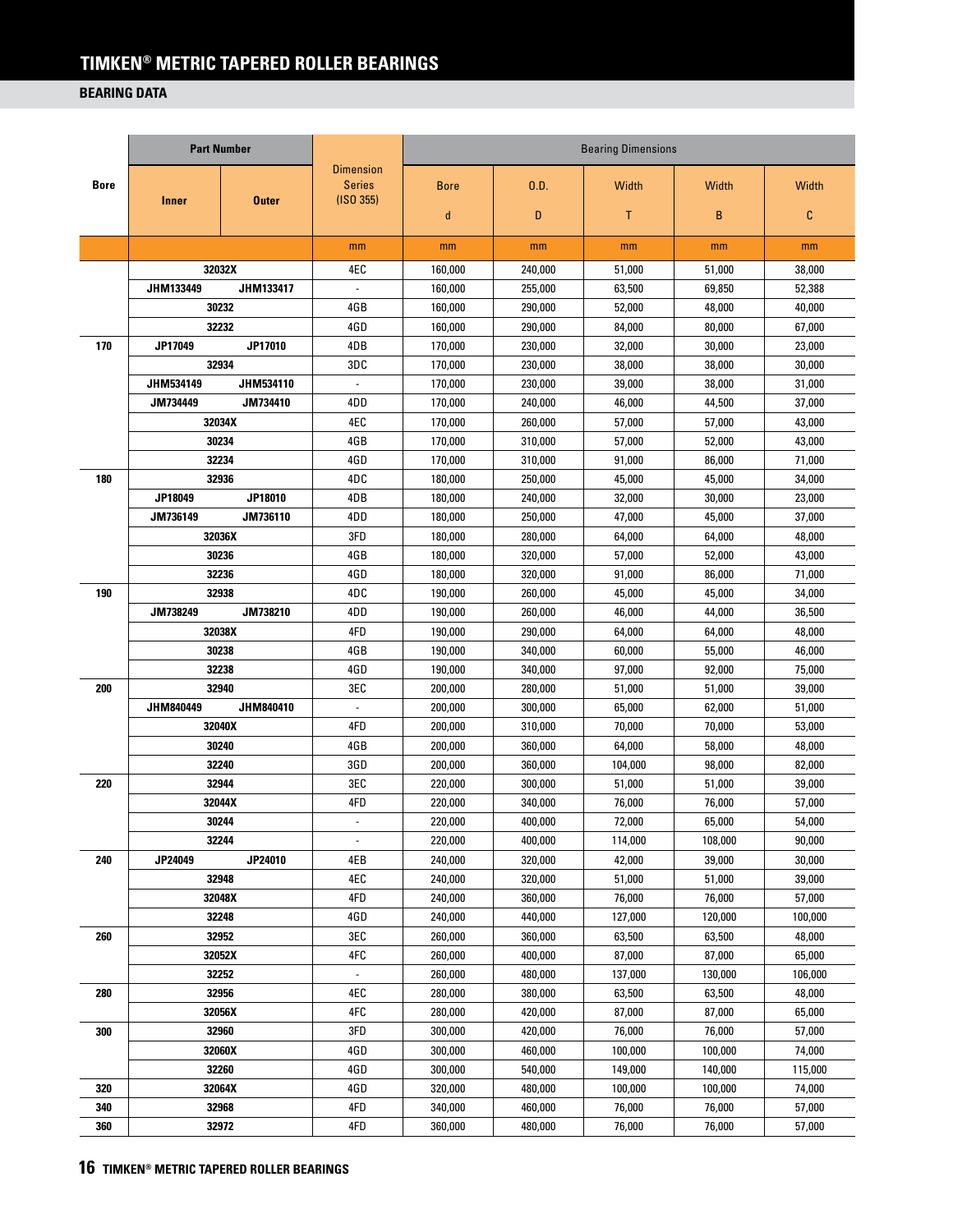#### **BEARING DATA**

| <b>Mounting Dimensions</b>        |                              |                        |                        |      |               |        |
|-----------------------------------|------------------------------|------------------------|------------------------|------|---------------|--------|
| <b>Max Shaft</b>                  | <b>Max Housing</b>           | Dynamic <sup>(2)</sup> | Factors <sup>(3)</sup> |      | <b>Static</b> | Weight |
| <b>Fillet Radius</b><br>$R^{(1)}$ | <b>Fillet Radius</b><br>r(1) | $C_{1}$                | e                      | Y    | $C_{0}$       |        |
| mm                                | mm                           | Ν                      |                        |      | N             | kg     |
| 3,00                              | 2,50                         | 487000                 | 0,46                   | 1,31 | 867000        | 7,81   |
| 1,50                              | 3,30                         | 600000                 | 0,26                   | 2,27 | 1040000       | 12,45  |
| 4,00                              | 3,00                         | 573000                 | 0,44                   | 1,38 | 868000        | 13,77  |
| 4,00                              | 3,00                         | 1020000                | 0,44                   | 1,38 | 1630000       | 23,41  |
| 3,00                              | 3,00                         | 252000                 | 0,46                   | 1,30 | 436000        | 3,39   |
| 2,50                              | 2,00                         | 329000                 | 0,38                   | 1,57 | 637000        | 4,40   |
| 3,00                              | 2,50                         | 316000                 | 0,38                   | 1,57 | 590000        | 4,30   |
| 3,00                              | 2,50                         | 401000                 | 0,44                   | 1,37 | 759000        | 6,25   |
| 3,00                              | 2,50                         | 576000                 | 0,44                   | 1,35 | 1020000       | 10,52  |
| 5,00                              | 4,00                         | 680000                 | 0,44                   | 1,38 | 1000000       | 17,10  |
| 5,00                              | 4,00                         | 1110000                | 0,44                   | 1,38 | 1750000       | 28,37  |
| 2,50                              | 2,00                         | 403000                 | 0,48                   | 1,25 | 795000        | 6,47   |
| 3,00                              | 3,00                         | 239000                 | 0,48                   | 1,24 | 409000        | 3,54   |
| 3,00                              | 2,50                         | 409000                 | 0,48                   | 1,25 | 786000        | 6,67   |
| 3,00                              | 2,50                         | 707000                 | 0,42                   | 1,42 | 1240000       | 13,98  |
| 5,00                              | 4,00                         | 690000                 | 0,45                   | 1,33 | 1050000       | 17,95  |
| 5,00                              | 4,00                         | 1140000                | 0,45                   | 1,33 | 1900000       | 30,25  |
| 2,50                              | 2,00                         | 398000                 | 0,48                   | 1,26 | 833000        | 6,90   |
| 3,00                              | 2,50                         | 407000                 | 0,48                   | 1,26 | 807000        | 6,85   |
| 3,00                              | 2,50                         | 719000                 | 0,44                   | 1,36 | 1290000       | 14,60  |
| 5,00                              | 4,00                         | 839000                 | 0,44                   | 1,38 | 1390000       | 22,48  |
| 5,00                              | 4,00                         | 1360000                | 0,44                   | 1,38 | 2210000       | 36,36  |
| 3,00                              | 2,50                         | 530000                 | 0,39                   | 1,52 | 1050000       | 9,45   |
| 3,50                              | 2,50                         | 695000                 | 0,52                   | 1,15 | 1280000       | 15,57  |
| 3,00                              | 2,50                         | 847000                 | 0,43                   | 1,39 | 1520000       | 18,70  |
| 5,00                              | 4,00                         | 891000                 | 0,44                   | 1,38 | 1330000       | 25,67  |
| 5,00                              | 4,00                         | 1390000                | 0,41                   | 1,48 | 2250000       | 42,56  |
| 3,00                              | 2,50                         | 561000                 | 0,43                   | 1,41 | 1090000       | 9,90   |
| 4,00                              | 3,00                         | 994000                 | 0,43                   | 1,39 | 1800000       | 23,97  |
| 5,10                              | 4,00                         | 1100000                | 0,42                   | 1,43 | 1560000       | 35,25  |
| 5,00                              | 4,00                         | 1850000                | 0,44                   | 1,38 | 3010000       | 59,41  |
| 3,00                              | 3,00                         | 440000                 | 0,46                   | 1,31 | 808000        | 8,24   |
| 3,00                              | 2,50                         | 571000                 | 0,46                   | 1,31 | 1150000       | 10,35  |
| 4,00                              | 3,00                         | 1030000                | 0,46                   | 1,31 | 1940000       | 25,73  |
| 5,00                              | 4,00                         | 2230000                | 0,44                   | 1,38 | 3680000       | 81,12  |
| 3,00                              | 2,50                         | 829000                 | 0,41                   | 1,48 | 1690000       | 18,60  |
| 5,00                              | 4,00                         | 1320000                | 0,43                   | 1,38 | 2440000       | 37,84  |
| 6,00                              | 5,00                         | 2490000                | 0,43                   | 1,39 | 4140000       | 103,96 |
| 3,00                              | 2,50                         | 850000                 | 0,43                   | 1,39 | 1780000       | 19,81  |
| 5,00                              | 4,00                         | 1380000                | 0,46                   | 1,31 | 2620000       | 40,30  |
| 4,00                              | 3,00                         | 1180000                | 0,39                   | 1,52 | 2430000       | 31,23  |
| 5,00                              | 4,00                         | 1730000                | 0,43                   | 1,38 | 3170000       | 56,32  |
| 6,00                              | 5,00                         | 3090000                | 0,43                   | 1,38 | 5310000       | 139,93 |
| 5,00                              | 4,00                         | 1800000                | 0,46                   | 1,31 | 3420000       | 59,62  |
| 4,00                              | 3,00                         | 1220000                | 0,44                   | 1,37 | 2640000       | 34,46  |
| 4,00                              | 3,00                         | 1250000                | 0,46                   | 1,31 | 2780000       | 45,22  |
|                                   |                              |                        |                        |      |               |        |



(1) These maximum fillet radii will be cleared by the bearing corners.

<sup>(2)</sup> Based on 1 x 10<sup>6</sup> revolutions  $L_{10}$  life, for the ISO life-calculation method.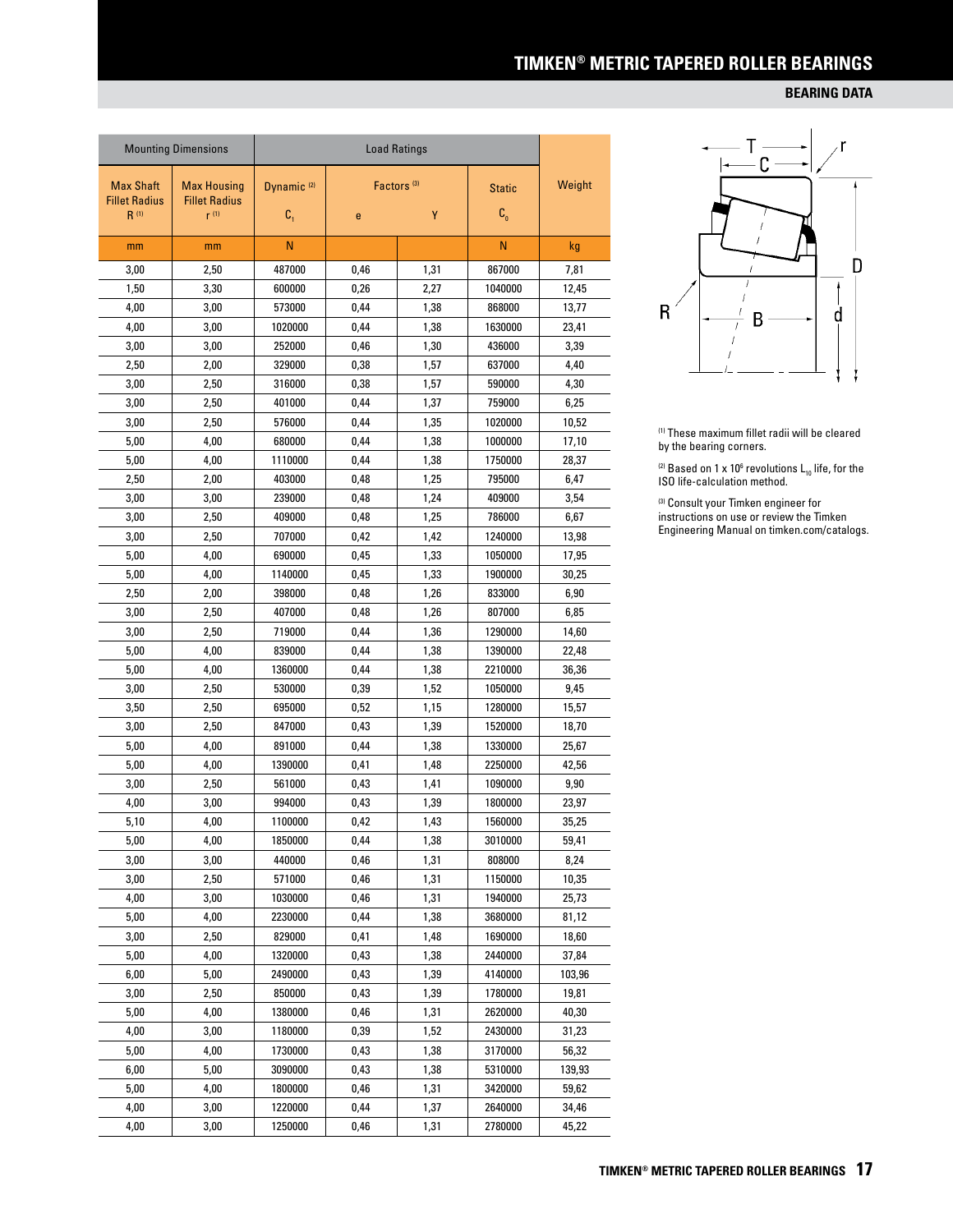#### **NOMENCLATURE**

|                                             |    | DE                                  | ES <sup>I</sup><br>$\epsilon$                       | FR I                               | $\blacksquare$                                      | PT +                              | $SE +$                       |
|---------------------------------------------|----|-------------------------------------|-----------------------------------------------------|------------------------------------|-----------------------------------------------------|-----------------------------------|------------------------------|
| Part number                                 |    | Teilennummer                        | Referencia                                          | Référence                          | Codice articolo                                     | Designação                        | Artikelnummer                |
| Bore diameter                               | d. | Bohrungsdurchmesser                 | Diámetro interior                                   | Alésage                            | Alesaggio                                           | Diâmetro do furo                  | Lagrets innerdiameter        |
| Outside diameter                            | D  | Außendurchmesser                    | Diámetro exterior                                   | Diamètre extérieur                 | Diametro esterno                                    | Diâmetro externo                  | Lagrets ytterdiameter        |
| Width                                       |    | Breite                              | Ancho total                                         | Largeur                            | Larghezza                                           | Largura                           | Lagerbredd                   |
| Inner ring width                            | B  | Breite des Innenrings               | Ancho de la pista interior                          | Largeur de la bague<br>intérieure  | Larghezza anello interno                            | Largura do anel interno           | Innerringens bredd           |
| Outer ring width                            | C  | Breite des Außenrings               | Ancho de la pista exterior                          | Largeur de la bague<br>extérieure  | Larghezza anello esterno                            | Largura do anel externo           | Ytterringens bredd           |
| Max shaft fillet radius <sup>(3)</sup>      | R  | Wellenabrundungsradius<br>(Max.)    | Radios de acuerdo<br>en eje (max)                   | Rayon d'arrondi d'arbre max        | Raggio massimo di<br>filettatura dell'albero        | Raio máximo do<br>encosto do eixo | Max axelradie                |
| Max housing fillet<br>radius <sup>(3)</sup> |    | Gehäuseabrundungsradius<br>(Max.)   | Radios de acuerdo en<br>alojamiento (max)           | Rayon d'arrondi de<br>logement max | Raggio massimo di filettatura<br>dell'alloggiamento | Raio máximo do mancal             | Max husradie                 |
| Dynamic load rating <sup>(1)</sup>          |    | Dynamische Tragzahl                 | Capacidad de<br>carga dinámica                      | Capacité de charge<br>dynamique    | Coefficiente di<br>carico dinamico                  | Capacidade de<br>carga dinâmica   | Dynamiskt bärighetstal       |
| Factor <sup>(2)</sup>                       | e  | Faktor                              | Factor                                              | Facteur                            | Fattore                                             | Fator                             | Faktor                       |
| Factor <sup>(2)</sup>                       |    | Faktor                              | Factor                                              | Facteur                            | Fattore                                             | Fator                             | Faktor                       |
| Weight                                      |    | Gewicht                             | Peso                                                | Poids                              | Peso                                                | Peso                              | Vikt                         |
| Tapered roller bearing                      |    | Kegelrollenlager                    | Rodamiento de<br>rodillos cónicos                   | Roulement à rouleaux<br>côniques   | Cuscinetto a rulli conici                           | Rolamento de rolo cônico          | Koniskt rullager             |
| Width series                                |    | Breitenreihe                        | Series de anchura                                   | Séries de largeur                  | Serie relativa alla larghezza                       | Largura da série                  | Breddseriebeteckning         |
| Diameter series                             |    | Durchmesserreihe                    | Series de diámetro                                  | Séries de diamètre                 | Serie relativa al diametro                          | Diâmetro da série                 | Diameterseriebeteckning      |
| Bore code                                   |    | Bezeichnung der<br>Innenringbohrung | Código para la designación<br>del diámetro interior | Code d'alésage du cône             | Designazione dell'alesaggio<br>dell'anello interno  | Código do furo                    | Beteckning för innerdiameter |
| Angle series                                |    | Bezeichnung für<br>Winkelbaureihe   | Series de angularidad                               | Désignation de la<br>série d'angle | Designazione<br>serie angolare                      | Ângulo do furo                    | Kod för konvinkelserie       |
| Bore diameter                               |    | Bohrungsdurchmesser                 | Diámetro interior                                   | Diamètre d'alésage                 | Alesaggio                                           | Diâmetro do Furo                  | Lagrets innerdiameter        |
| Metric component                            |    | Metrische Bezeichnung               | Referencia métrica                                  | Composant métrique                 | Identifica le dimensioni<br>d'ingombro metriche     | Componente métrico                | Metrisk komponent            |
| Duty                                        |    | Verwendungsklasse                   | Indica a grandes rasgos<br>las características      | Usage                              | Tipo di utilizzo                                    | Pesado                            | Applikationsklass            |
| Component designator                        |    | Komponentenbezeichnung              | Número de referencia                                | Désignation du composant           | Designazione del<br>componente                      | Designação do componente          | Komponentnummer              |
| Series prefix                               |    | Präfix der Baureihe                 | Características                                     | Préfixe de la série                | Prefisso di identificazione<br>della serie          | Prefixo da série                  | Serieprefix                  |
| Basic series indication                     |    | Angabe der Basisbaureihe            | Indicativo básico de la serie                       | Série de base                      | Indicazione delle<br>serie di base                  | Indicador básico da série         | Basserienummer               |

 $(1)$  Based on 1 x 10 $\textdegree$  revolutions L10 life for the ISO life calculation method.

(2) Consult your Timken engineer for instructions on use or review the Timken Engineering Manual on timken.com/catalogs.

<sup>(3)</sup> These maximum fillet radii will be cleared by the bearing corners.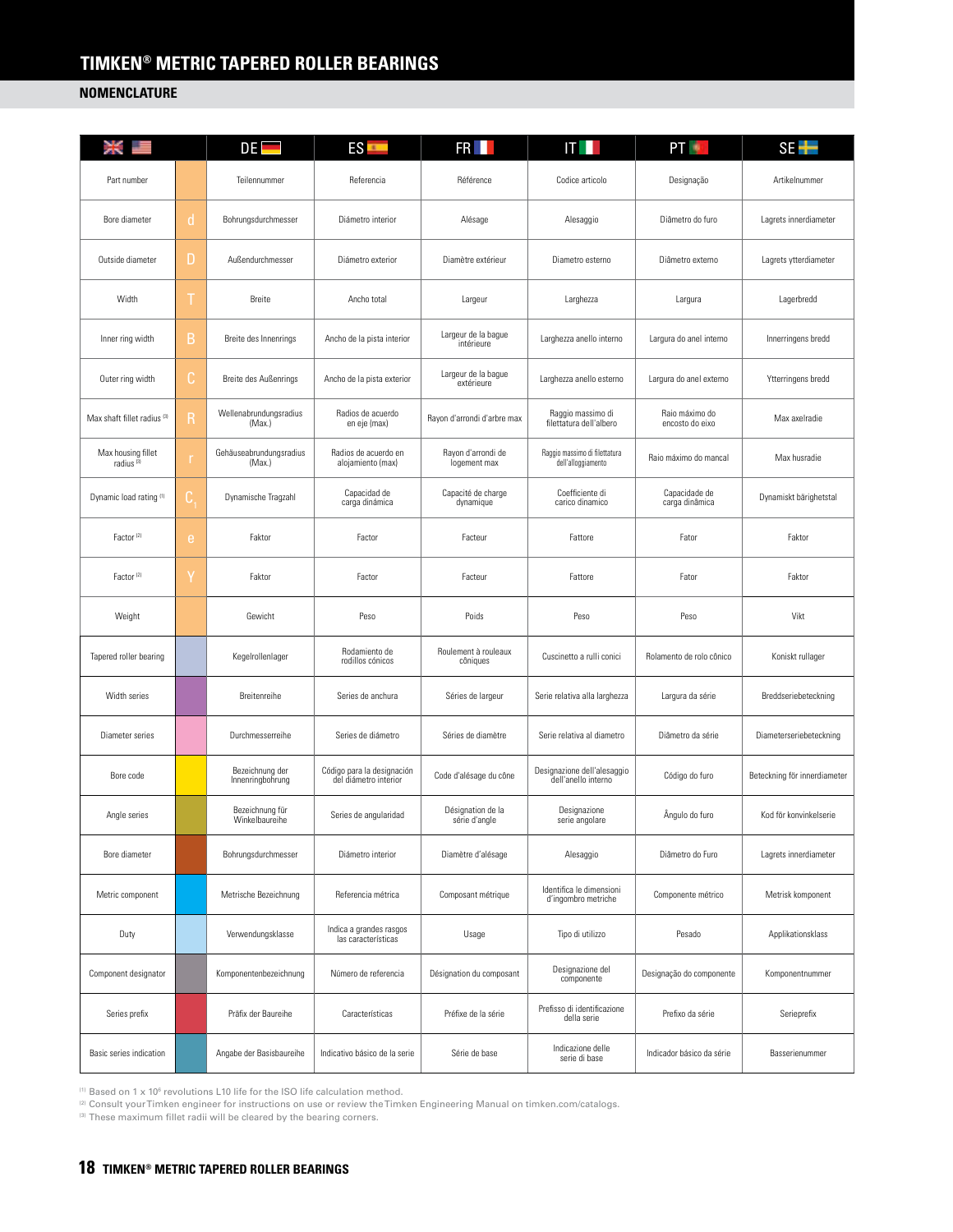#### **NOMENCLATURE**

|                                             |   | $C \geq 1$                    | PL'                                                    | RO I                                           | <b>RU</b>                               | TR <sub>C</sub>               | <b>JP O</b>           |
|---------------------------------------------|---|-------------------------------|--------------------------------------------------------|------------------------------------------------|-----------------------------------------|-------------------------------|-----------------------|
| Part number                                 |   | Označení ložiska              | Oznaczenie                                             | Simbol                                         | Обозначение                             | Parca numarası                | 内径                    |
| Bore diameter                               | n | Průměr díry                   | Średnica otworu                                        | Alezaj                                         | Диаметр внутренного отверстия           | Delik çapı                    | 外径                    |
| Outside diameter                            | n | Vnější průměr                 | Średnica zewnętrzna                                    | Diametrul exterior                             | Наружный диаметр                        | Dış çap                       | 幅                     |
| Width                                       |   | Šířka                         | Szerokość                                              | Lățime                                         | Ширина                                  | Genişlik                      | 型番                    |
| Inner ring width                            | B | Šířka vnitřního kroužku       | Szerokość pierścienia<br>wewnętrznego                  | Lățimea inelului interior                      | Ширина внутреннего кольца               | İç bilezik genişliği (mm)     | 内輪幅                   |
| Outer ring width                            | C | Šířka vnějšího kroužku        | Szerokość pierścienia<br>zewnętrznego                  | Lățimea inelului exterior                      | Ширина наружного кольца                 | Dış bilezik genişliği (mm)    | 外輪幅                   |
| Max shaft fillet radius <sup>(3)</sup>      | R | Max. poloměr zaoblení hřídele | Wał - ścięcie montażowe (maks.)                        | Raza max, de racordare<br>a umărului arborelui | Макс. радиус галтели вала               | Maks. mil köşe radyüsü        | 軸面取り (上限値) (3)        |
| Max housing fillet<br>radius <sup>(3)</sup> |   | Max. poloměr zaoblení skříně  | Obudowa - ścięcie<br>montażowe (maks.)                 | Raza max, de racordare<br>a umărului carcasei  | Макс. радиус галтели корпуса            | Maks. yatak köşe radyüsü      | (3)<br>ハウジング面取り (上限値) |
| Dynamic load rating (1)                     |   | Dynamická únosnost            | Nośność dynamiczna                                     | Capacitatea de<br>încărcare dinamică           | Базовая динамическая<br>грузоподъемость | Dinamik yük değeri            | 動定格荷重                 |
| Factor <sup>(2)</sup>                       | e | Součinitel                    | Współczynnik                                           | Factor                                         | Коэффициент                             | Faktör                        | 係数                    |
| Factor <sup>(2)</sup>                       |   | Součinitel                    | Współczynnik                                           | Factor                                         | Коэффициент                             | Faktör                        | 係数                    |
| Weight                                      |   | Hmotnost                      | Masa                                                   | Masa                                           | Macca                                   | Ağırlık                       | 重量                    |
| Tapered roller bearing                      |   | Kuželíkové ložisko            | Łożysko stożkowe                                       | Rulment cu role conice                         | Конический роликовый подшипник          | Konik makaralı rulman         | テーパローラベアリング           |
| Width series                                |   | Šířková řada                  | Seria szerokości                                       | Serie lățimi                                   | Серия ширин                             | Genişlik serisi göstergesi    | 幅シリーズ                 |
| Diameter series                             |   | Průměrová řada                | Seria średnic                                          | Serie diametre                                 | Серия диаметров                         | Dış çap serisi göstergesi     | 直径シリーズ                |
| Bore code                                   |   | Kód díry vnitřního kroužku    | Oznaczenie średnicy otworu<br>pierścienia wewnętrznego | Indicativul alezajului<br>inelului interior    | Код отверстия                           | Delik çapı numarası           | 内径コード                 |
| Angle series                                |   | Úhlová řada                   | Seria katów                                            | Serie unghiuri                                 | Серия углов наклона роликов             | Açı serisi göstergesi         | 角度シリーズ                |
| Bore diameter                               |   | Průměr díry                   | Średnica otworu                                        | Alezaj                                         | Диаметр внутренного отверстия           | Delik çapı                    | 内径                    |
| Metric component                            |   | Indikace metrické součásti    | Łożysko w systemie metrycznym                          | Component metric                               | Указатель метрической серии             | Metrik rulman göstergesi      | メートル系部品               |
| Duty                                        |   | Provozní podmínky             | Rodzaj zastosowania                                    | Incarcare                                      | Назначение подшипника                   | Yük/Hizmet sınıfı             | 負荷                    |
| Component designator                        |   | Indikace komponentu           | Wyróżnik elementu                                      | Indicativ component                            | Тип компонента                          | Rulman bileşenleri göstergesi | 部品識別子                 |
| Series prefix                               |   | Předpona řady                 | Klasa obciążenia (przedrostek)                         | Prefixul seriei                                | Класс нагружения                        | Yük/Hizmet sınıfı             | シリーズ先頭コード             |
| Basic series indication                     |   | Základní značení řady         | Oznaczenie podstawowe serii                            | Indicativul seriei de bază                     | Основная серия                          | Rulman tipi göstergesi        | 基本シリーズコード             |

 $(1)$  Based on 1 x 10 $\textdegree$  revolutions L10 life for the ISO life calculation method.

(2) Consult your Timken engineer for instructions on use or review the Timken Engineering Manual on timken.com/catalogs.

<sup>(3)</sup> These maximum fillet radii will be cleared by the bearing corners.